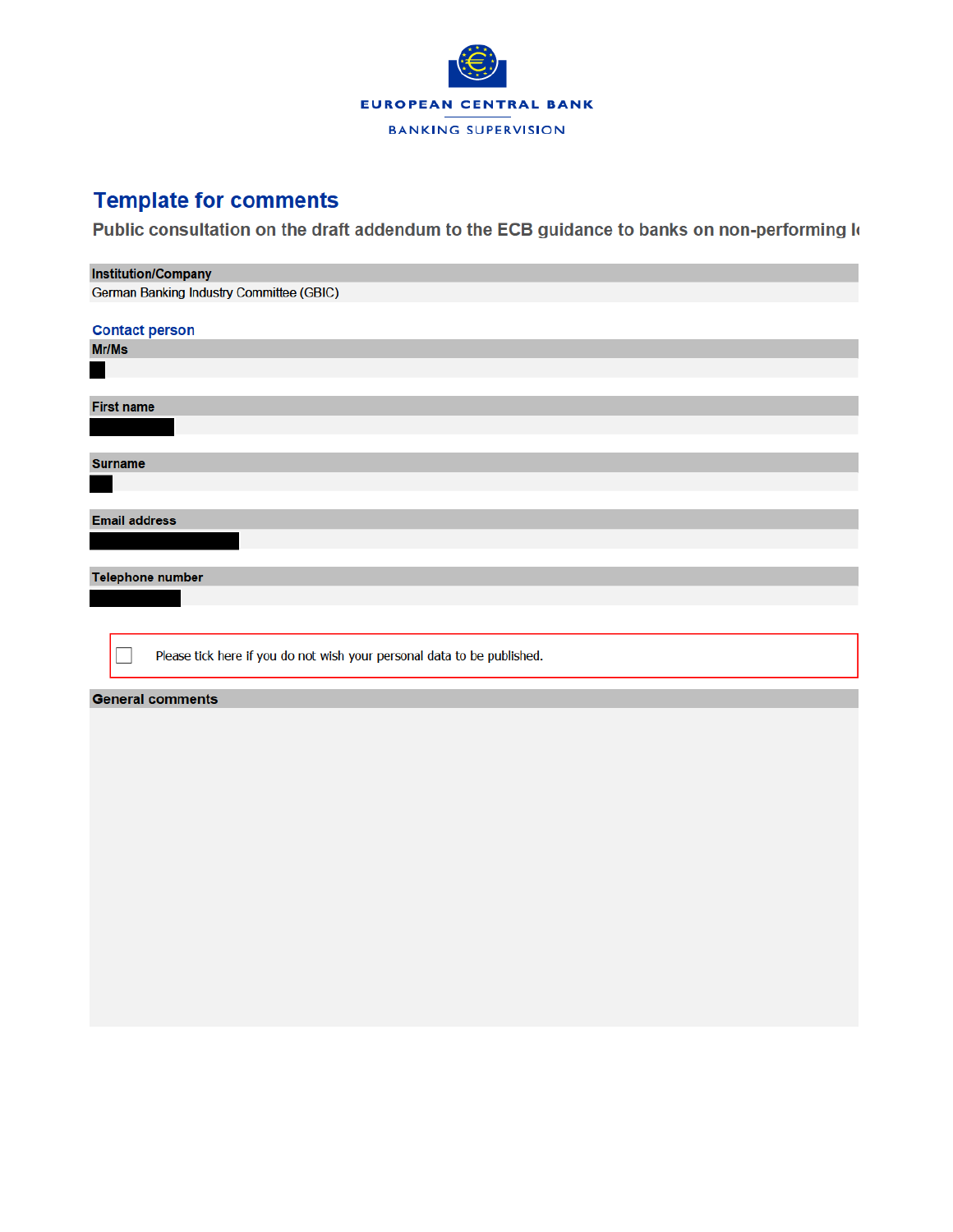#### **Template for comments**

**Public consultation on the draft addendum to the ECB guidance to banks on non-performing loans**

**Deadline:**

**Please enter all your feedback in this list. When entering feedback, please make sure that: - each comment deals with a single issue only;**

 **- you indicate the relevant article/chapter/paragraph, where appropriate;**

8 December 2017

 **- you indicate whether your comment is a proposed amendment, clarification or deletion.**

| ID | <b>Chapter</b> | Paragraph | Page | <b>Type of</b><br>comment | <b>Detailed comment</b>                                                                                                                                                                                                                                                                                                                                                                                                                                                                                                                                                                                                                                                                                                                                                                                                                                                                                                                                                                                                                                                                                                                                                                                                                                                                                                                                                                                                                                                                                                                                                                                                                                                                                                                                                                                                                                                                                                                                                                                                                                                                                                                                                                                           | Concise statement as to why your comment should be taken on board                                                                                                                                                                                                                                                                                                                                                                                                                                                                                                                                                                                                                                                                                                                                                                                                                                                                                                                                                                                                                                                                                                                                                                                                                                                                                                                                                                                                                                                                                                                                                                                                                                                                                                                                                                                                                                                                                                                                                                                                                                                                                                                                                                                                                                                                                                                                                                                                                                                                                                                                                                                                                                                                                                                                                                                                                                                                                                                                                                                                                                                                                                                                                                                                                                                                                                                                                                                                                                                                                                                                                                                                                                                                                                | Name of<br>commenter | Personal data |
|----|----------------|-----------|------|---------------------------|-------------------------------------------------------------------------------------------------------------------------------------------------------------------------------------------------------------------------------------------------------------------------------------------------------------------------------------------------------------------------------------------------------------------------------------------------------------------------------------------------------------------------------------------------------------------------------------------------------------------------------------------------------------------------------------------------------------------------------------------------------------------------------------------------------------------------------------------------------------------------------------------------------------------------------------------------------------------------------------------------------------------------------------------------------------------------------------------------------------------------------------------------------------------------------------------------------------------------------------------------------------------------------------------------------------------------------------------------------------------------------------------------------------------------------------------------------------------------------------------------------------------------------------------------------------------------------------------------------------------------------------------------------------------------------------------------------------------------------------------------------------------------------------------------------------------------------------------------------------------------------------------------------------------------------------------------------------------------------------------------------------------------------------------------------------------------------------------------------------------------------------------------------------------------------------------------------------------|------------------------------------------------------------------------------------------------------------------------------------------------------------------------------------------------------------------------------------------------------------------------------------------------------------------------------------------------------------------------------------------------------------------------------------------------------------------------------------------------------------------------------------------------------------------------------------------------------------------------------------------------------------------------------------------------------------------------------------------------------------------------------------------------------------------------------------------------------------------------------------------------------------------------------------------------------------------------------------------------------------------------------------------------------------------------------------------------------------------------------------------------------------------------------------------------------------------------------------------------------------------------------------------------------------------------------------------------------------------------------------------------------------------------------------------------------------------------------------------------------------------------------------------------------------------------------------------------------------------------------------------------------------------------------------------------------------------------------------------------------------------------------------------------------------------------------------------------------------------------------------------------------------------------------------------------------------------------------------------------------------------------------------------------------------------------------------------------------------------------------------------------------------------------------------------------------------------------------------------------------------------------------------------------------------------------------------------------------------------------------------------------------------------------------------------------------------------------------------------------------------------------------------------------------------------------------------------------------------------------------------------------------------------------------------------------------------------------------------------------------------------------------------------------------------------------------------------------------------------------------------------------------------------------------------------------------------------------------------------------------------------------------------------------------------------------------------------------------------------------------------------------------------------------------------------------------------------------------------------------------------------------------------------------------------------------------------------------------------------------------------------------------------------------------------------------------------------------------------------------------------------------------------------------------------------------------------------------------------------------------------------------------------------------------------------------------------------------------------------------------------------|----------------------|---------------|
|    | - Background   |           |      | Clarification             | <b>General Comments:</b><br>Overall, we think that introducing a prudential provisioning backstop for NPLs<br>that goes beyond the requirements and audit processes of the accounting<br>framework is superfluous. Efforts are underway to harmonise the accounting<br>and prudential treatment in many areas. The proposed addendum to the NPL<br>quidance on the provisioning backstop establishes a significant discrepancy<br>here for which there is no economic justification. Moreover, the Supervisory<br>Review and Evaluation Process (SREP) already gives the ECB sufficient tools<br>and information as regards "outlier institutions" to impose additional own funds<br>requirements on those institutions. There is therefore no need for separate<br>requirements in the form of an addendum to the NPL guidance and no need for<br>an additional enforcement of sound treatment of NPLs to stabilize these<br>institutions. Additionally, the requirements set out in the NPL guidance are<br>already expected to be taken into consideration in the SREP process when the<br>individual capital requirement for each institution is elaborated. The proposed<br>addendum to the quidance now contradicts this because it stipulates one-size-<br>fits-all rules for the capital deduction.<br>Furthermore, the ECB has announced additional measures for reducing legacy<br>NPLs for early 2018. Depending on how this arrangement is drafted, there<br>could be a massive capital deduction that will, as a minimum, render the NPL<br>strategy obsolete. We reject a one-size-fits-all solution for NPLs and are<br>therefore calling for a case-by-case analysis as part of the SREP dialogue,<br>based on the NPL strategies prepared by the institutions.<br>We also have concerns about the procedure suggested in the proposed<br>addendum to the NPL guidance for banks to apply deductions to their CET1<br>capital in accordance with Article 3 of the CRR on their "own initiative", as - in<br>conjunction with the "threat" of prudential (Pillar 2) measures by the back door<br>- this would ultimately create a Pillar 1 own funds requirement without any<br>sound legal basis. | We wish to draw attention to the following points, which constitute general comments on the proposed approach:<br>- It seems to be clear that this addendum is aimed primarily at specific countries or banks in the EU. However, we think that one-<br>size-fits-all solutions are not appropriate because they do not adequately reflect any national specificities. We therefore advocate<br>additional planned measures for the definition of criteria or of a filter. Only once this has been reached would a procedure<br>stipulated by the ECB as part of the SREP be applied. An example of such a criterion could be when a bank exceeds a specific<br>average NPL ratio.<br>Rather, the problem appears to lie in the application and enforcement of the existing rules. New rules will not improve this<br>situation.<br>- It is evident that high NPL levels are associated with correspondingly poor macroeconomic developments. It is therefore a<br>fallacy to assume that the sale of NPLs will (automatically) lead to a higher degree of bank growth and stability. NPLs can only be<br>avoided if banks cease extending loans altogether. Moreover, the possible sale of NPLs (for example, in order to avoid a further<br>CET1 backstop charge) will not free up a significant amount of capital and hence open up greater opportunities for lending in all<br>cases, because the capital was already used up for the sale or the prior provisioning.<br>- We assess the rigid quantitative requirements of the ECBs provisioning expectations (even the related capital measures) as a<br>risk for consensual restructuring solutions, as they are commonly used in Germany. It might also interfere into banks approved<br>business models because they can force the possible sale of NPLs/collateral if the bank really wants to comply with the ECB's<br>requirements, although it would not otherwise have done so for economic reasons. The proposed approach could finally be<br>harmful for debtors, because it could lead to a more restrictive lending practice, especially for corporates with higher risk profiles.<br>n case one single debtor has contracts with several banks, this could lead to a disposal of all NPL exposures via the secondary<br>market at the same time and could lead to further negative economic effects. More flexible periods that better reflect a bank's and<br>debtor's individual circumstances would make more sense here. At the same time, this could benefit the shadow banking sector<br>(hedge funds), which could position itself to take advantage of bargain purchases of NPLs/collateral from troubled banks. This<br>would also further weaken the capital situation at the troubled banks (for example, fire sales).<br>- The quidance will result in additional implementation and support effort that will require a sufficiently long lead time to realise.<br>Although the ECB states that the addendum is non-binding, it can still be assumed that this will effectively be the case because of<br>market pressures, among other factors. Even though the quantitative impact for German banks is expected not too high, we<br>consider the additional process cost, resulting from "comply or explain" discussions of the "one-size-fits-all" backstop results as<br>disproportional burdensome.<br>- The substance of the proposed backstop procedure contains weaknesses that run counter to an economic and risk-adequate<br>approach (see specific comments).<br>- The proposed rules risk amplifying pro-cyclicality, because negative capital effects attributable to the provisioning backstop can<br>additionally increase and thus burden those banks even more. |                      | Publish       |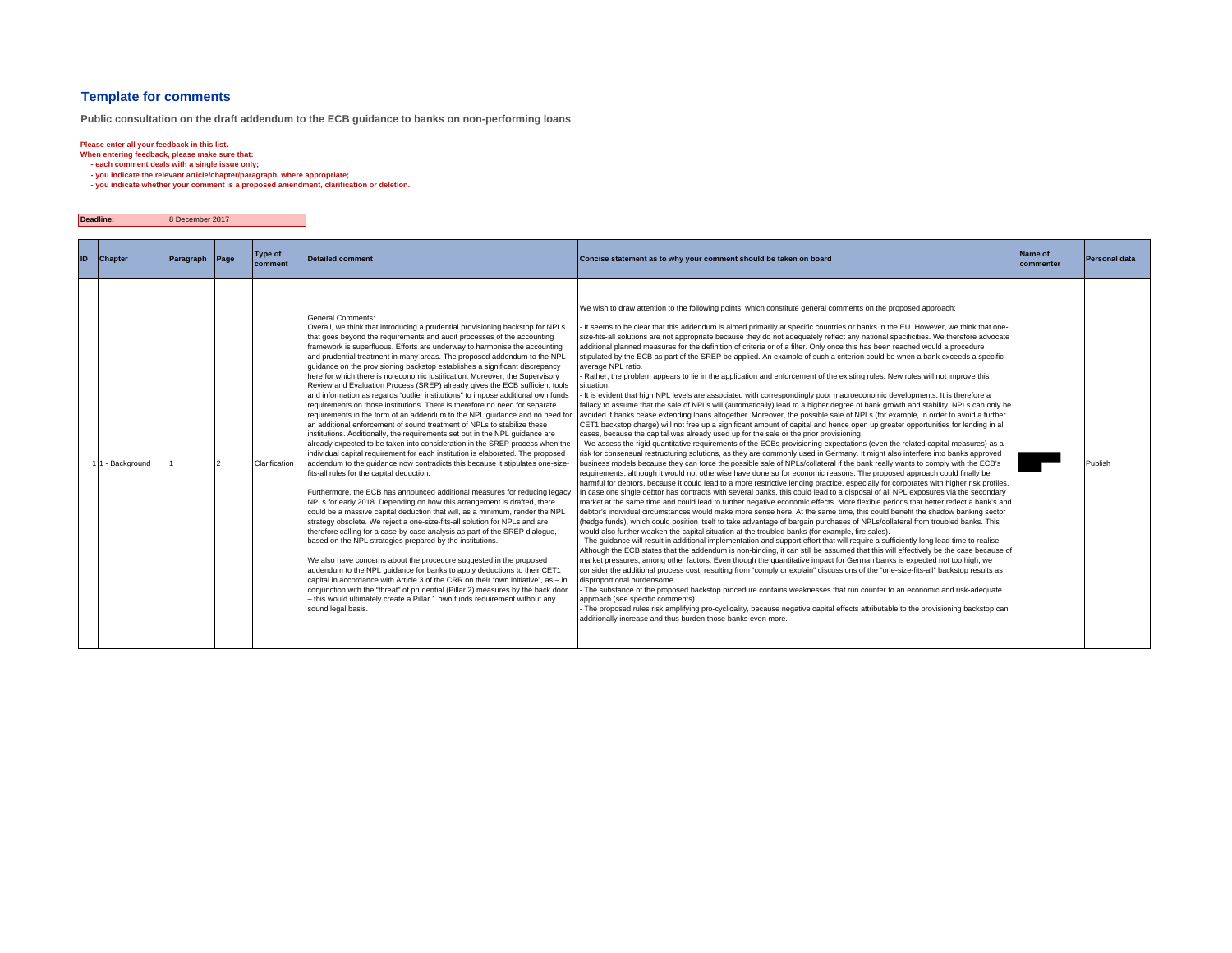| 2 - General<br>Concept | 2.3 | Amendment     | Despite the statement that the addendum to the NPL guidance does not intend<br>to substitute or supersede any accounting requirements (see page 2, last<br>paragraph, of the addendum), the requirements result in conflicts with<br>International Financial Reporting Standards. We wish to draw particular<br>attention to the trend towards extremely conservative (tending towards worst<br>case) provisioning, rather than based on individual transactions (one-size-fits-<br>all coverage depending on the collateral):<br>Banks are hence encouraged "to close potential gaps relative to the prudential<br>minimum expectations by booking the maximum level of provisions possible<br>under the applicable accounting standard. If the applicable accounting<br>treatment does not fulfil the prudential provisioning backstop, banks should<br>adjust their Common Equity Tier 1 capital on their own initiative, applying Article<br>3 of the CRR on the application of stricter requirements."<br>This wording raises the question of whether the accounting treatment is not<br>considered prudent if it is not sufficient to satisfy the prudential provisioning<br>backstop although all of the IFRS requirements are met in full. We are of the<br>opinion that the accounting risk provisioning under IFRS 9 offers sufficient<br>coverage. This addition to accounting practice (in particular the "linear path"<br>that is under discussion for building up the backstop) thus potentially conflicts<br>with the fundamental objectives of IFRSs, e.g. as regards the true and fair view<br>and neutrality, if regulatory motives are introduced here.<br>In particular the discussion with the auditor about the appropriate level of<br>provisioning will normally also be sufficient as a supervisory expectation. | One-size-fits-all coverage without any link to the collateral would increase the pressure to realise the collateral. This would<br>remove the incentive for the institutions to work their way through the economic cycle so as to limit any losses from realisation.<br>We wish to point out in this context that an additional prudential provisioning backstop would result in the need for additional<br>explanation on the capital markets. Alongside the prudential and the accounting provisioning, it would create a third figure that<br>would, however, only apply to a subset. In light of this, we are opposed to the introduction of a prudential provisioning backstop.<br>The prudential provisioning backstop can limit the leeway for accounting measurement in practice; there are conflicts with<br>applicable accounting requirements in some cases. | Publish |
|------------------------|-----|---------------|-------------------------------------------------------------------------------------------------------------------------------------------------------------------------------------------------------------------------------------------------------------------------------------------------------------------------------------------------------------------------------------------------------------------------------------------------------------------------------------------------------------------------------------------------------------------------------------------------------------------------------------------------------------------------------------------------------------------------------------------------------------------------------------------------------------------------------------------------------------------------------------------------------------------------------------------------------------------------------------------------------------------------------------------------------------------------------------------------------------------------------------------------------------------------------------------------------------------------------------------------------------------------------------------------------------------------------------------------------------------------------------------------------------------------------------------------------------------------------------------------------------------------------------------------------------------------------------------------------------------------------------------------------------------------------------------------------------------------------------------------------------------------------------------------------------------------------------------|--------------------------------------------------------------------------------------------------------------------------------------------------------------------------------------------------------------------------------------------------------------------------------------------------------------------------------------------------------------------------------------------------------------------------------------------------------------------------------------------------------------------------------------------------------------------------------------------------------------------------------------------------------------------------------------------------------------------------------------------------------------------------------------------------------------------------------------------------------------------------|---------|
| 2 - General<br>Concept | 2.3 | Clarification | We presume that the capital deduction in accordance with Article 3 of the CRR<br>should be interpreted as an "other own funds reduction" within the meaning of<br>Article 159 of the CRR, and that it should therefore be taken into consideration<br>in the comparison of provisioning. We are seeking clarification in this respect.                                                                                                                                                                                                                                                                                                                                                                                                                                                                                                                                                                                                                                                                                                                                                                                                                                                                                                                                                                                                                                                                                                                                                                                                                                                                                                                                                                                                                                                                                                    |                                                                                                                                                                                                                                                                                                                                                                                                                                                                                                                                                                                                                                                                                                                                                                                                                                                                          | Publish |
| 2 - General<br>Concept | 2.3 | Clarification | We presume that the "newly booked provisions" referred to beneath Figure 1<br>on page 5 of the proposed addendum to the guidance may be recognised<br>mmediately without them having to meet the criteria set out in Article 26(2) of<br>the CRR. We are seeking clarification in this respect.                                                                                                                                                                                                                                                                                                                                                                                                                                                                                                                                                                                                                                                                                                                                                                                                                                                                                                                                                                                                                                                                                                                                                                                                                                                                                                                                                                                                                                                                                                                                           |                                                                                                                                                                                                                                                                                                                                                                                                                                                                                                                                                                                                                                                                                                                                                                                                                                                                          | Publish |
| 2 - General<br>Concept | 2.3 | Clarification | We are seeking clarification that "all accounting provisions" mean all<br>recognised risk provisions and valuation allowances, for example the Stage 1<br>and 2 loss allowances to be recognised in accordance with IFRSs in addition to<br>specific provisions or valuation allowances and general/global provisions or<br>valuation allowances.                                                                                                                                                                                                                                                                                                                                                                                                                                                                                                                                                                                                                                                                                                                                                                                                                                                                                                                                                                                                                                                                                                                                                                                                                                                                                                                                                                                                                                                                                         |                                                                                                                                                                                                                                                                                                                                                                                                                                                                                                                                                                                                                                                                                                                                                                                                                                                                          | Publish |
| 2 - General<br>Concept | 2.3 | Amendment     | The own funds requirement for the credit risk of the relevant NPL exposures<br>should be included as a further summand/element in the components for<br>satisfying the prudential provisioning backstop.<br>The fundamental question also arises in this context of whether the risk of a<br>higher and additional loss from NPLs is not already adequately taken into<br>account in the Pillar 1 framework through the calculation of higher own funds<br>requirements for NPL exposures (e.g. in the SA in accordance with Article 127<br>of the CRR with a risk weight of 150%).                                                                                                                                                                                                                                                                                                                                                                                                                                                                                                                                                                                                                                                                                                                                                                                                                                                                                                                                                                                                                                                                                                                                                                                                                                                       | If the own funds requirement for NPL exposures is not recognised, capital will be double-counted because the capital deduction<br>(in accordance with Article 3 of the CRR) would be calculated inclusive of own funds requirements that have already been<br>included, and thus too high.                                                                                                                                                                                                                                                                                                                                                                                                                                                                                                                                                                               | Publish |
| 2 - General<br>Concept | 2.3 | Clarification | We are seeking clarification that the potential application of the comply-or-<br>explain principle can also apply to an institution as a whole or at least to<br>portfolios, such that an institution or individual portfolios can be exempted<br>overall if the level of NPLs is low or if there is extensive, recoverable collateral.                                                                                                                                                                                                                                                                                                                                                                                                                                                                                                                                                                                                                                                                                                                                                                                                                                                                                                                                                                                                                                                                                                                                                                                                                                                                                                                                                                                                                                                                                                   |                                                                                                                                                                                                                                                                                                                                                                                                                                                                                                                                                                                                                                                                                                                                                                                                                                                                          | Publish |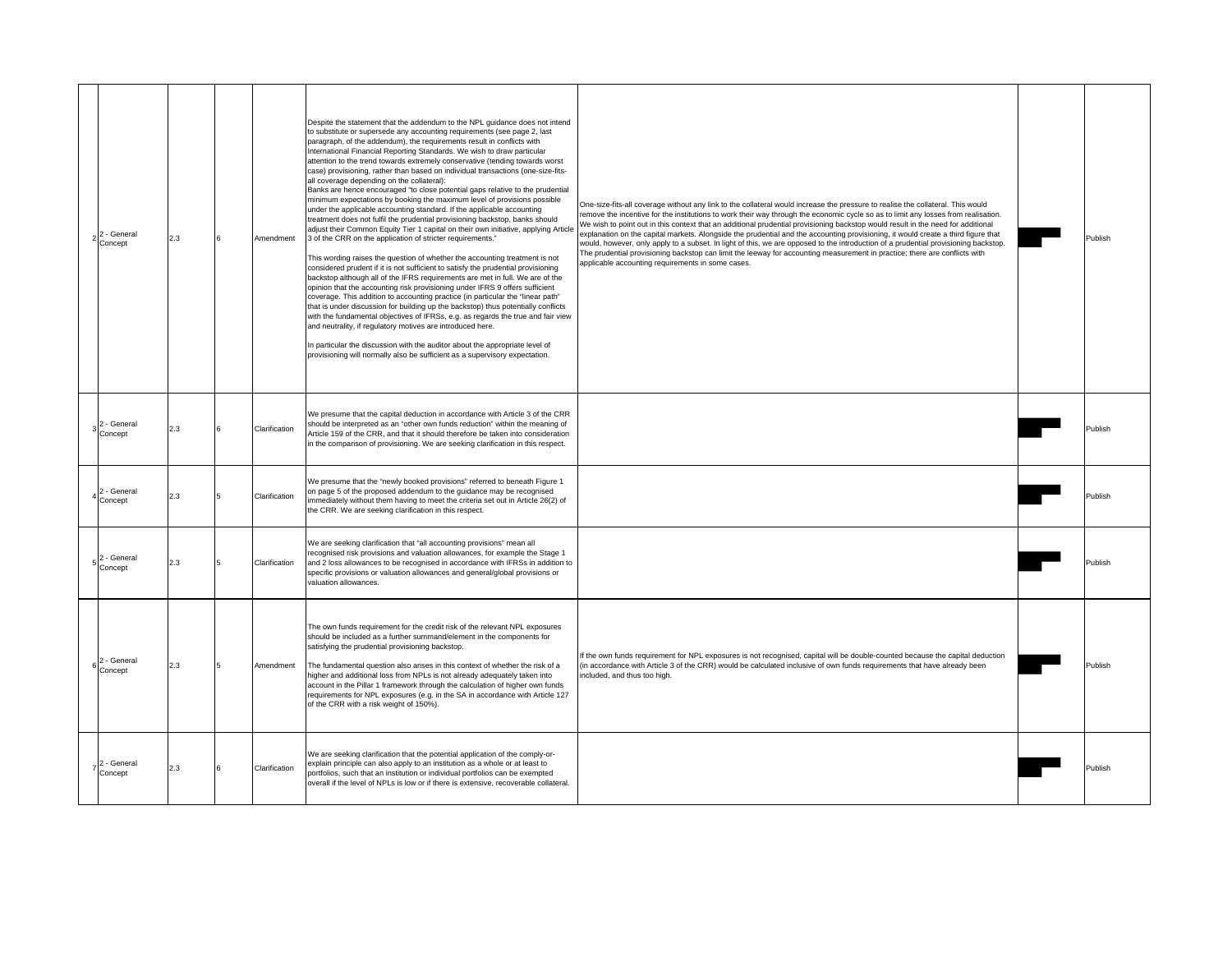| 8 3 - Definitions             | 3.1 |                | Amendment     | Recovery and a significant reduction in the risk of loss happen in practice.<br>especially when borrowers are being restructured or reorganised. However,<br>cases like this are still classified as NPEs according to the EBA's definition. In<br>light of the provisioning backstop, however, such exposures should continue to<br>be disregarded and not result in capital deductions.                                                                                                                                                                                                                                                                                                                                                                                                                                                                                                                                                                                                                                                                                                                                                                                                                                                                                                                                                                                                                                                                                                  | If no exceptions to the formal classification as NPEs according to the EBA's ITS are provided, the result may be unintended<br>capital deductions for cured exposures.                                                                                                                                                                                                                                                                                                    | Publish |
|-------------------------------|-----|----------------|---------------|--------------------------------------------------------------------------------------------------------------------------------------------------------------------------------------------------------------------------------------------------------------------------------------------------------------------------------------------------------------------------------------------------------------------------------------------------------------------------------------------------------------------------------------------------------------------------------------------------------------------------------------------------------------------------------------------------------------------------------------------------------------------------------------------------------------------------------------------------------------------------------------------------------------------------------------------------------------------------------------------------------------------------------------------------------------------------------------------------------------------------------------------------------------------------------------------------------------------------------------------------------------------------------------------------------------------------------------------------------------------------------------------------------------------------------------------------------------------------------------------|---------------------------------------------------------------------------------------------------------------------------------------------------------------------------------------------------------------------------------------------------------------------------------------------------------------------------------------------------------------------------------------------------------------------------------------------------------------------------|---------|
| 93 - Definitions              | 3.1 |                | Amendment     | Because the definition of NPEs according to the EBA's Implementing Technical<br>Standards (ITS) relates to borrowers, it may happen that "healthy" senior<br>exposures are classified as NPEs especially in the case of tranched or<br>tranched cover transactions. Corresponding exposures that are "protected" by<br>subordination or downstream tranches, but that are formally classified as NPE<br>positions, should therefore be excluded from the scope of the backstop.                                                                                                                                                                                                                                                                                                                                                                                                                                                                                                                                                                                                                                                                                                                                                                                                                                                                                                                                                                                                            | If no exceptions to the formal classification as NPEs according to the EBA's ITS are provided, the result may be unintended<br>apital deductions for cured exposures.                                                                                                                                                                                                                                                                                                     | Publish |
| 10 <sub>3</sub> - Definitions | 3.2 |                | Amendment     | The proposed addendum to the NPL guidance effectively invalidates<br>established concepts that have been accepted by the supervisors (loss given<br>default, expected loss, excess amount/shortfall calculation in accordance with<br>Articles 158-159 of the CRR). The restriction to collateral defined by the CRR<br>conceals the fact that there is economically recoverable collateral for which a<br>LGD history or appraised mortgage lending values can be demonstrated. The<br>recognition of collateral should therefore not be restricted to the collateral<br>recognised by the CRR, but - in line with the use test principle - should follow<br>the economically recoverable collateral actually used in risk management.                                                                                                                                                                                                                                                                                                                                                                                                                                                                                                                                                                                                                                                                                                                                                    | Restricting the recognition of collateral results in the inappropriate calculation of the backstop provisioning requirement and<br>significantly exaggerates the actual risk provisioning requirement. It runs counter to the principle of substance over form and thus<br>leads to unjustified capital deductions.                                                                                                                                                       | Publish |
| 113 - Definitions             | 3.2 | $\overline{7}$ | Clarification | Page 6 of the proposed addendum to the NPL guidance explicitly allows the<br>option to deviate from the backstops on a comply-or-explain basis. To enhance<br>the certainty of application at the institutions, we are calling for examples of<br>stable value collateral or exemptions to be included. The following would be of<br>particular interest, among others:<br>· loans backed by federal/state guarantees, ECA-backed loans<br>other loans secured by an e.g. investment grade guarantor.<br>We are also seeking clarification with regard to the treatment of this or other<br>stable value collateral. However, we wish to point out that any examples of<br>deviations from the backstops that are given should not be understood as an<br>exhaustive list.                                                                                                                                                                                                                                                                                                                                                                                                                                                                                                                                                                                                                                                                                                                 | Clarification using examples is necessary to ensure uniform administrative and audit practice.                                                                                                                                                                                                                                                                                                                                                                            | Publish |
| 12 3 - Definitions            | 3.2 |                | Amendment     | The requirements for recognising collateral for the purposes of determining the<br>need for the prudential provisioning backstop for NPLs are too rigid. Physical<br>collateral that is not immovable property collateral or leasing object should also<br>be allowed if the collateral valuations are conservative and are regularly<br>validated.<br>The ECB should clarify that - at least in the EEA countries - the conditions of<br>Article 199 (6)(a) and b) of the CRR with regard to criteria for liquid markets<br>and well-established, publicly available market prices are deemed to be<br>aircraft. This would be important in this respect because the EBA has decided<br>not to disclose a list of types of physical collateral in accordance with Article<br>199(8) of the CRR for which institutions can assume that the conditions<br>referred to in Article 199(6)(a) and (b) of the CRR are met. Corresponding<br>clarification is urgently required in order to give the institutions - and in<br>particular SA institutions - the necessary legal certainty for calculating the<br>prudential backstop provisions. This applies in particular in the event that the<br>ECB sticks to its view that - regardless of the CRR credit risk approach applied<br>only physical collateral that satisfies the IRB requirements in the CRR for<br>eligibility of credit risk mitigation may be used for the purpose of calculating the<br>prudential provisioning backstop. | satisfied for various types of physical collateral such as motor vehicles, ships or The collateral eligibility requirements disadvantage credit institutions that have only implemented the credit risk standardised<br>approach and hence do not satisfy the IRB criteria for recognition of credit risk mitigation under the CRR. They also disadvantage<br>credit institutions at which collateral other than real estate and financial collateral plays a major role. | Publish |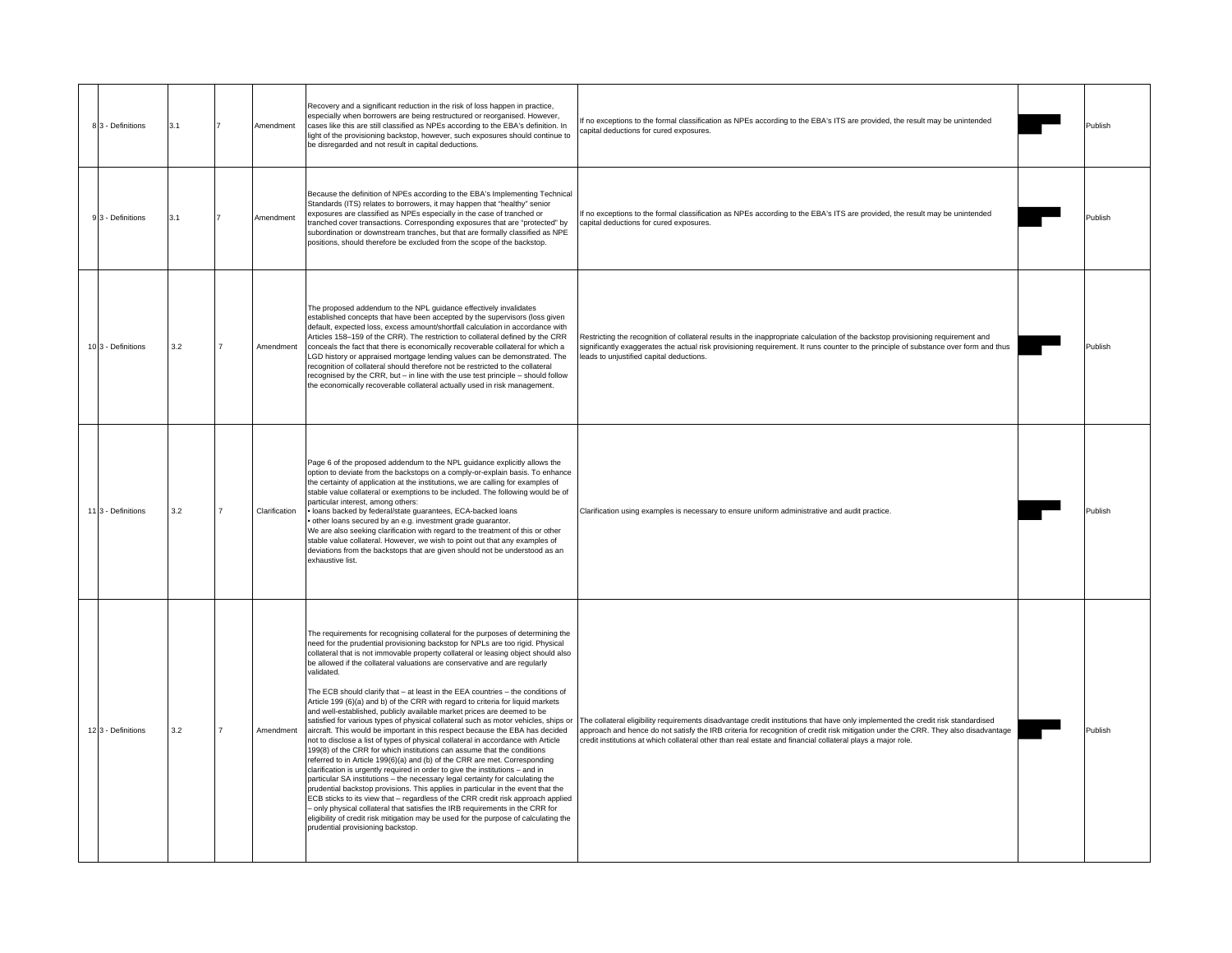| 4 - Prudential<br>13 provisioning<br>backstop | 4.1 | 11 | Amendment | In the case of unsecured positions, the capital deduction takes full effect from<br>year 2 of the default and encourages the faster reduction of the NPL exposure.<br>As a rule, however, this is not sufficient to restructure an NPL, especially a<br>corporate loan, und creates incentives to outsource problem loans, e.g. to<br>unregulated funds.<br>We therefore suggest reviewing the arbitrary two-year period for unsecured<br>positions. A distinction by client classes should also be made. Alternatively, the<br>comply-or-explain approach should be clarified, i.e. corresponding aspects to<br>justify deviations from the one-size-fits all approach should be specified.                                                                                                                                                                                                                                                                                                                                                                                                                                                                                                                                                                                                                                                                                                                                                                                                                                                                                                                                                                                                                                                                                                                                                                                                                                                                                                                                                                                                                                                                                                                 | The undifferentiated two-year vintage for all unsecured NPE is too restrictive.                                                                                                                                                                                                                                                                                                                                                                                         | Publish |
|-----------------------------------------------|-----|----|-----------|--------------------------------------------------------------------------------------------------------------------------------------------------------------------------------------------------------------------------------------------------------------------------------------------------------------------------------------------------------------------------------------------------------------------------------------------------------------------------------------------------------------------------------------------------------------------------------------------------------------------------------------------------------------------------------------------------------------------------------------------------------------------------------------------------------------------------------------------------------------------------------------------------------------------------------------------------------------------------------------------------------------------------------------------------------------------------------------------------------------------------------------------------------------------------------------------------------------------------------------------------------------------------------------------------------------------------------------------------------------------------------------------------------------------------------------------------------------------------------------------------------------------------------------------------------------------------------------------------------------------------------------------------------------------------------------------------------------------------------------------------------------------------------------------------------------------------------------------------------------------------------------------------------------------------------------------------------------------------------------------------------------------------------------------------------------------------------------------------------------------------------------------------------------------------------------------------------------|-------------------------------------------------------------------------------------------------------------------------------------------------------------------------------------------------------------------------------------------------------------------------------------------------------------------------------------------------------------------------------------------------------------------------------------------------------------------------|---------|
| 14                                            | 4.2 | 12 | Amendment | Because realising collateral mostly takes quite some time, the banks would<br>already have to "set aside" 1/7 in the first year for almost all secured loan<br>components, which conflicts with the IFRS accounting rules. We think that a<br>lower collateral valuation and thus higher risk provisioning is not justified<br>because normal realisation periods are involved here. If a gradual increase of<br>the provision is deemed to be necessary, we believe it would be appropriate to<br>take account of a normal realisation period and only to start building up the<br>backstop after that period.<br>Practical experience shows that a period of seven years is too short to build up<br>a 100% backstop, for example in the case of public guarantees realisation can<br>only start once the insolvency proceedings have been completed.<br>The objective to avoid a wait-and-see-approach in the provisioning practice is<br>understandable. But this aim will not be reached by the linear provisioning<br>approach. Regarding the principle of proportionality a "suitable gradual<br>provisioning" would be preferable, because it is targeted in the same way and<br>in addition is stronger reflecting the individual risk case-by-case.<br>Regardless of the reservations about the approach in general, we wish to note<br>that the sort of progressive approach that is currently being offered up for<br>discussion as an alternative by the European Commission is more likely to fit<br>with the intention of penalising wait-and-see approaches. In this case too,<br>however, we think that spreading over a longer period is appropriate, and that<br>100% backstops will then only be applied in the most problematic cases.<br>As also suggested by the Commission, a haircut approach to measuring<br>collateral if it has to be realised should be considered as an alternative to the<br>(linear) write-down of all secured NPLs over a vintage of seven or more years.<br>Because of its more economically driven basis and the differentiated<br>consideration of the type of collateral, this methodology is definitely preferable<br>to a one-size-fits-all approach. | It is not possible to state on the basis of a merely one-year realisation period whether the collateral has lost value or whether a<br>wait-and-see approach (to be penalised) is necessary. The one-size-fits-all treatment of secured positions over a seven-year<br>period also runs counter to practical and business experience. Ultimately, it can lead to excessively restrictive capital deductions<br>and also punishes banks with appropriate NPL management. | Publish |
| 4 - Prudential<br>15 provisioning<br>backstop | 4.2 | 12 | Amendment | The application of the vintage is too undifferentiated. For example, progress in<br>NPL work-outs should be taken into consideration, and rewarded in the<br>calculation of the vintages through resets or prolongation. Examples of eligible<br>progress could be certain milestones in the recovery and resolution of NPLs,<br>such as (partial) realisation of collateral, cash recoveries or restructurings.<br>We appreciate that there are banks in Europe with very high NPL levels and<br>that are presumably the primary addressees of the ECB's requirements. As<br>already described, however, those requirements also impact banks with low<br>levels of NPLs that have done their homework. To exclude these banks, we<br>urge introducing input filters/criteria so that the ECB's requirements only kick in<br>when they are reached or exceeded.<br>An example of such a criterion could be when a bank repeatedly exceeds a<br>specified average NPL ratio. This would also ensure that banks with high levels<br>of NPLs - for which the ECB's proposed addendum to the NPL guidance are<br>evidently solely designed - would have to apply the proposed addendum, while<br>banks with low levels of NPLs would not, thereby reducing at least their<br>process-related effort.                                                                                                                                                                                                                                                                                                                                                                                                                                                                                                                                                                                                                                                                                                                                                                                                                                                                                                            | Only the wait-and-see approach should be penalised. A strict NPL process also takes some time and should not lead to penalties<br>n the shape of supervisory measures.                                                                                                                                                                                                                                                                                                  | Publish |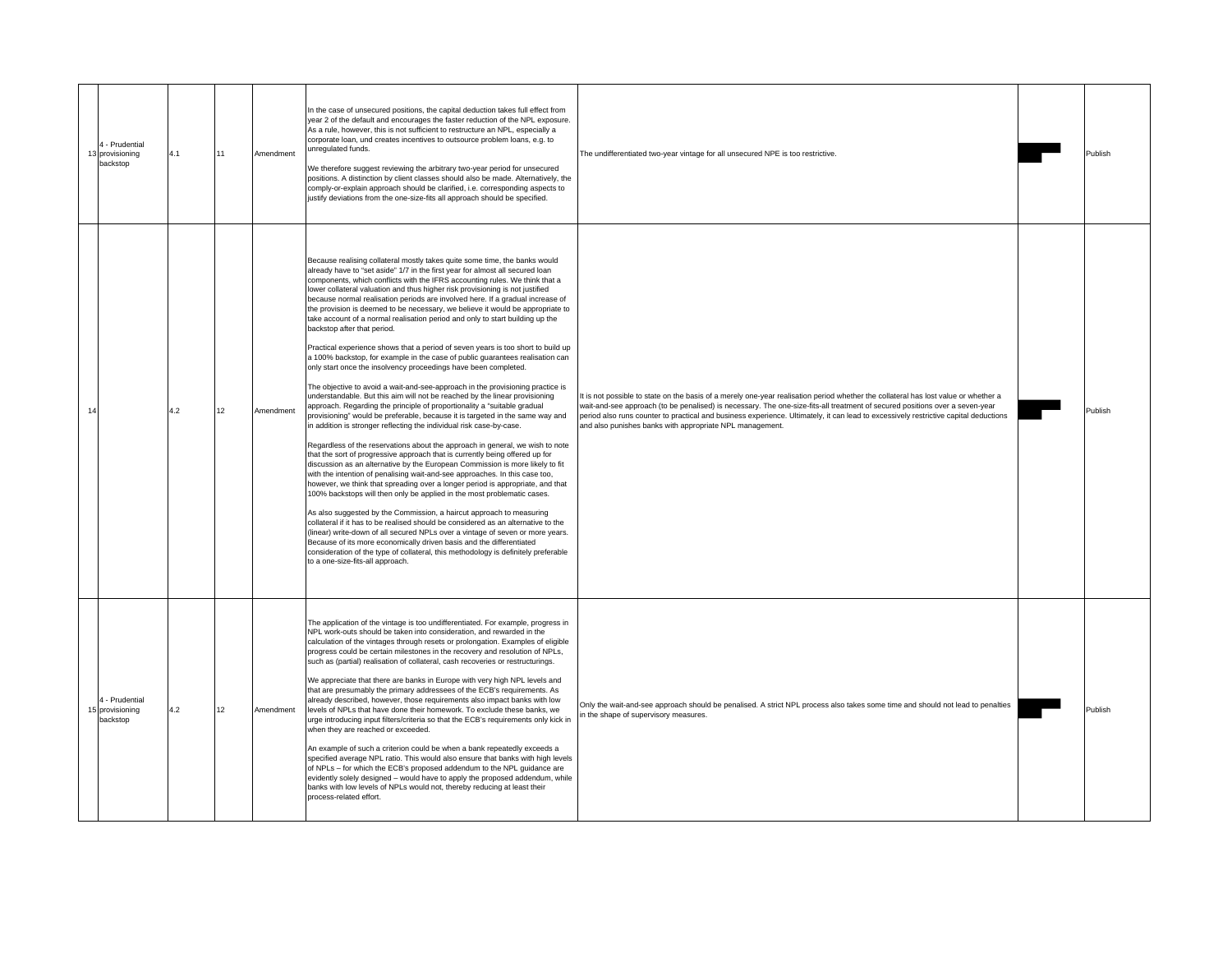|  | 5 - Related<br><b>6</b> supervisory<br>reporting |  | 13 | Amendment | With regard to the proposed templates to be submitted to the ECB, we wish to<br>note that a sufficiently long lead time will be needed for the IT implementation.<br>A corresponding reporting obligation should not therefore take effect before<br>2019. This would also allow the coordinated implementation of the extended<br>disclosure requirements expected by the ECB, which are supposed to be<br>implemented by the end of 2018 and disclosed for the first time in 2019 in the<br>2018 disclosure report. Moreover, the templates already to be submitted in<br>2018 would not be very meaningful because there are supposed to be<br>provisions for new NPLs for at least one year to allow an assessment as to<br>whether the institution in question recognises sufficient provisions for new<br>NPLs. | A lack of transition periods leads to disproportionately high implementation effort and expense in light of the achievable benefits. |  | <b>Publish</b> |
|--|--------------------------------------------------|--|----|-----------|-----------------------------------------------------------------------------------------------------------------------------------------------------------------------------------------------------------------------------------------------------------------------------------------------------------------------------------------------------------------------------------------------------------------------------------------------------------------------------------------------------------------------------------------------------------------------------------------------------------------------------------------------------------------------------------------------------------------------------------------------------------------------------------------------------------------------|--------------------------------------------------------------------------------------------------------------------------------------|--|----------------|
|--|--------------------------------------------------|--|----|-----------|-----------------------------------------------------------------------------------------------------------------------------------------------------------------------------------------------------------------------------------------------------------------------------------------------------------------------------------------------------------------------------------------------------------------------------------------------------------------------------------------------------------------------------------------------------------------------------------------------------------------------------------------------------------------------------------------------------------------------------------------------------------------------------------------------------------------------|--------------------------------------------------------------------------------------------------------------------------------------|--|----------------|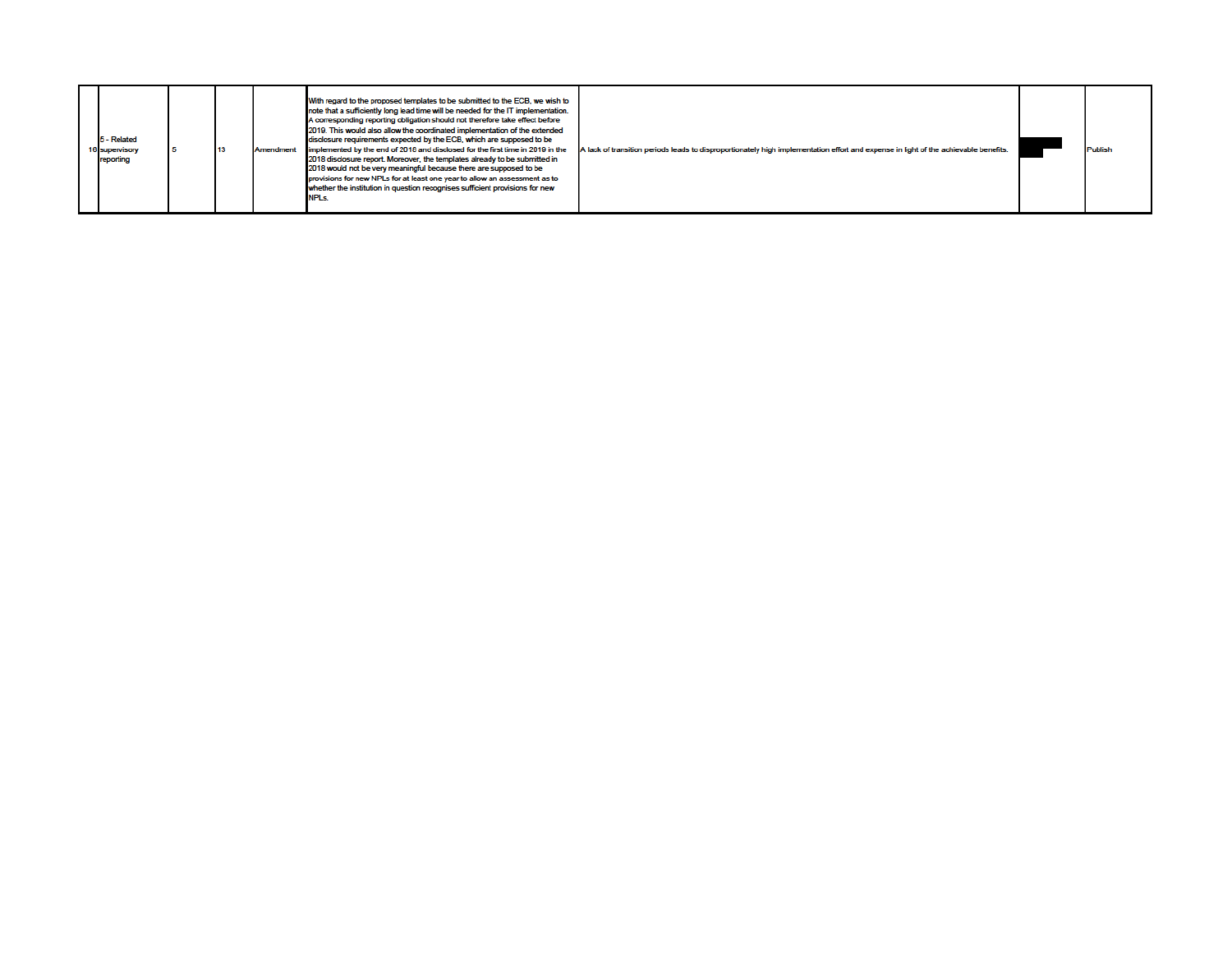# **Comments:**

## **Addendum to the ECB Guidance to banks on non-performing loans: Prudential provisioning backstop for nonperforming exposures** (October 2017)

Contact:

Bonn, 17/12/08

Coordinator: National Association of German Cooperative Banks



www.die-deutsche-kreditwirtschaft.de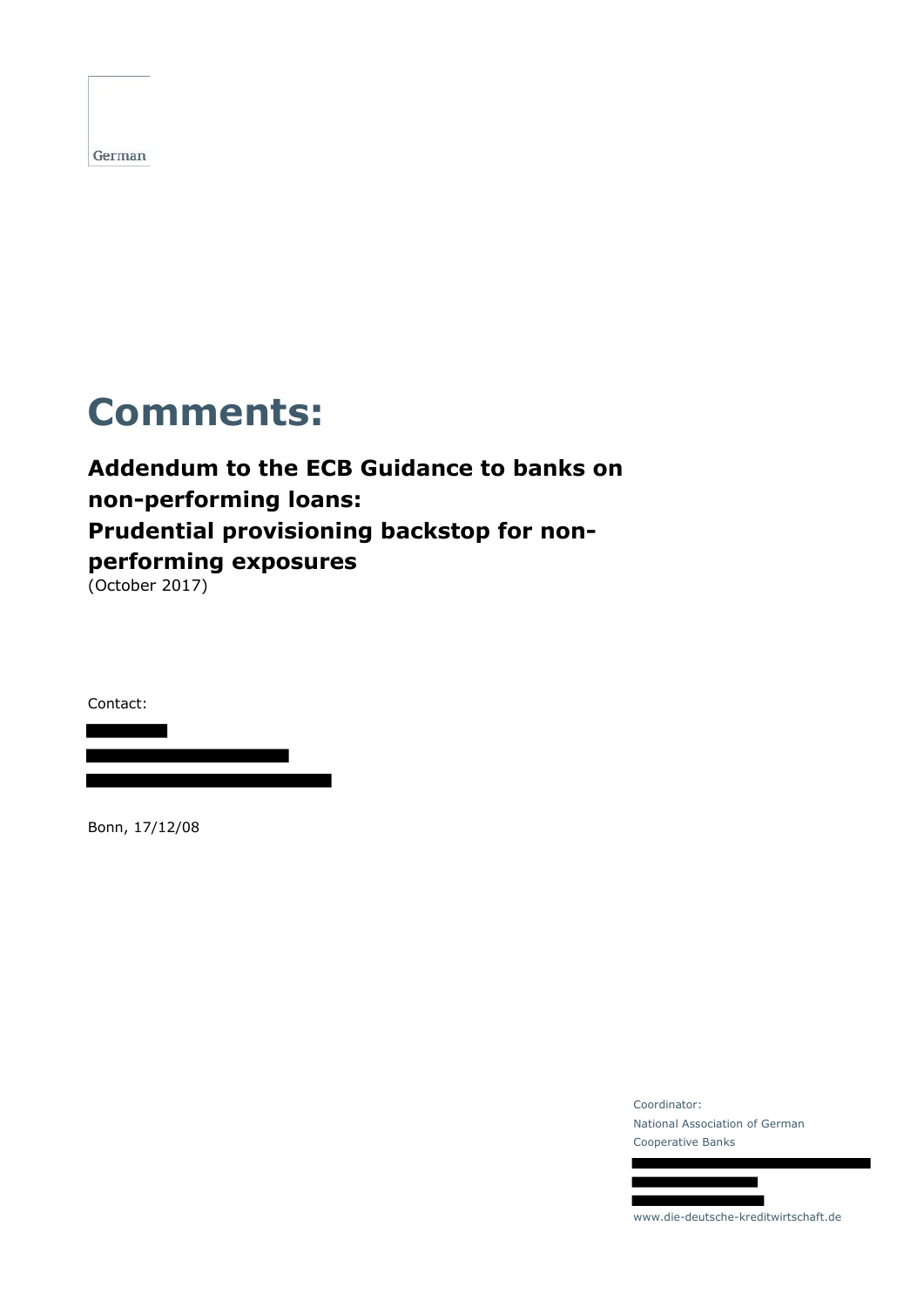#### **General comments**

Overall, we think that introducing a prudential provisioning backstop for NPLs that goes beyond the requirements and audit processes of the accounting framework is superfluous. Efforts are underway to harmonise the accounting and prudential treatment in many areas. The proposed addendum to the NPL guidance on the provisioning backstop establishes a significant discrepancy here for which there is no economic justification. Moreover, the Supervisory Review and Evaluation Process (SREP) already gives the ECB sufficient tools and information as regards "outlier institutions" to impose additional own funds requirements on those institutions. There is therefore no need for separate requirements in the form of an addendum to the NPL guidance and no need for an additional enforcement of sound treatment of NPLs to stabilize these institutions. Additionally, the requirements set out in the NPL guidance are already expected to be taken into consideration in the SREP process when the individual capital requirement for each institution is elaborated. The proposed addendum to the guidance now contradicts this because it stipulates one-size-fits-all rules for the capital deduction.

Furthermore, the ECB has announced additional measures for reducing legacy NPLs for early 2018. Depending on how this arrangement is drafted, there could be a massive capital deduction that will, as a minimum, render the NPL strategy obsolete. We reject a one-size-fits-all solution for NPLs and are therefore calling for a case-by-case analysis as part of the SREP dialogue, based on the NPL strategies prepared by the institutions.

We also have concerns about the procedure suggested in the proposed addendum to the NPL guidance for banks to apply deductions to their CET1 capital in accordance with Article 3 of the CRR on their "own initiative", as – in conjunction with the "threat" of prudential (Pillar 2) measures by the back door – this would ultimately create a Pillar 1 own funds requirement without any sound legal basis.

We wish to draw attention to the following points, which constitute general comments on the proposed approach:

- It seems to be clear that this addendum is aimed primarily at specific countries or banks in the EU. However, we think that one-size-fits-all solutions are not appropriate because they do not adequately reflect any national specificities. We therefore advocate additional planned measures for the definition of criteria or of a filter. Only once this has been reached would a procedure stipulated by the ECB as part of the SREP be applied. An example of such a criterion could be when a bank exceeds a specific average NPL ratio.
- Rather, the problem appears to lie in the application and enforcement of the existing rules. New rules will not improve this situation.
- It is evident that high NPL levels are associated with correspondingly poor macroeconomic developments. It is therefore a fallacy to assume that the sale of NPLs will (automatically) lead to a higher degree of bank growth and stability. NPLs can only be avoided if banks cease extending loans altogether. Moreover, the possible sale of NPLs (for example, in order to avoid a further CET1 backstop charge) will not free up a significant amount of capital and hence open up greater opportunities for lending in all cases, because the capital was already used up for the sale or the prior provisioning.
- We assess the rigid quantitative requirements of the ECBs provisioning expectations (even the related capital measures) as a risk for consensual restructuring solutions, as they are commonly used in Germany. It might also interfere into banks approved business models because they can force the possible sale of NPLs/collateral if the bank really wants to comply with the ECB's requirements, although it would not otherwise have done so for economic reasons. The proposed approach could finally be harmful for debtors, because it could lead to a more restrictive lending practice, especially for corporates with higher risk profiles. In case one single debtor has contracts with several banks, this could lead to a disposal of all NPL exposures via the secondary market at the same time and could lead to further negative economic effects. More flexible periods that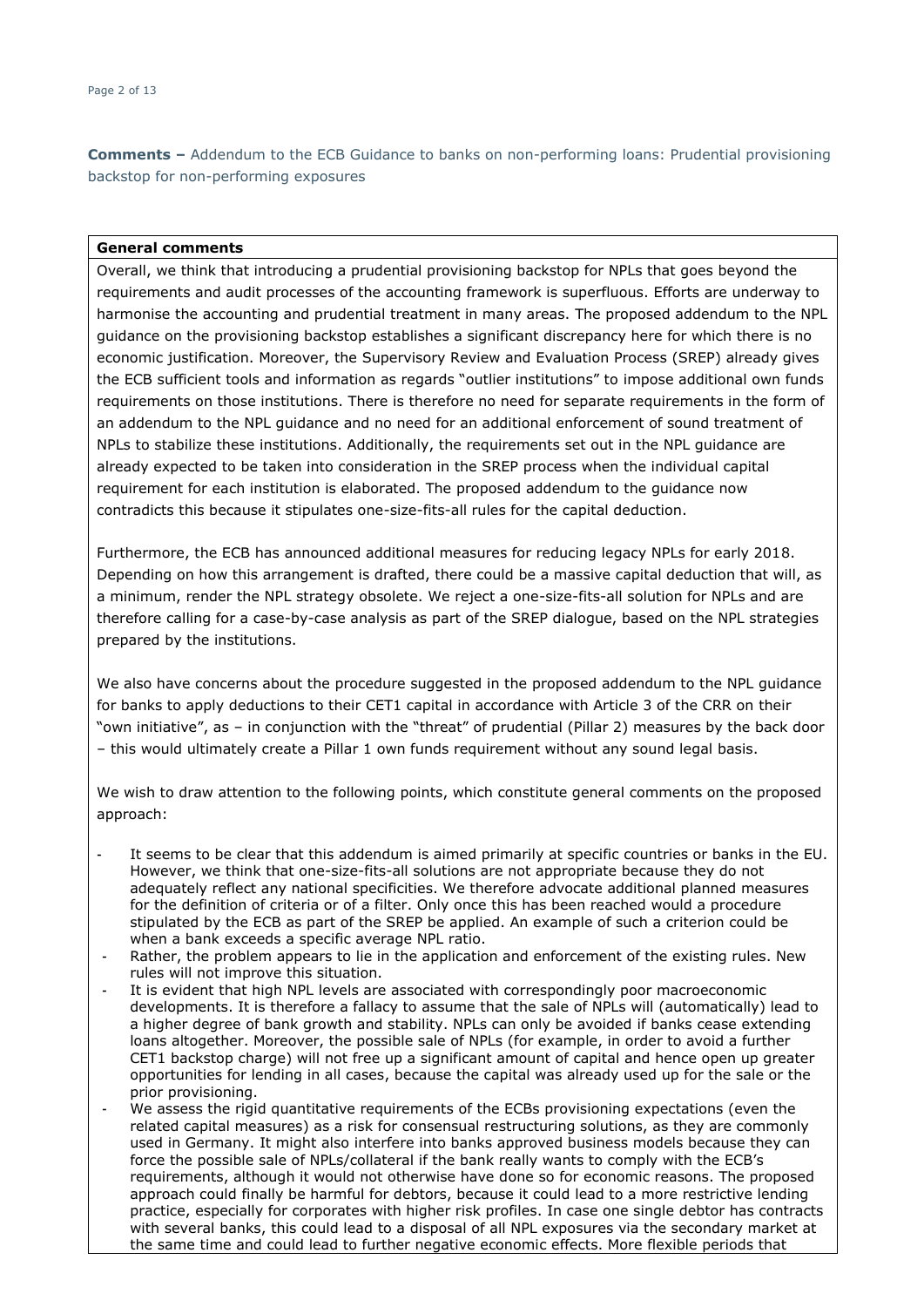- better reflect a bank's and debtor's individual circumstances would make more sense here. At the same time, this could benefit the shadow banking sector (hedge funds), which could position itself to take advantage of bargain purchases of NPLs/collateral from troubled banks. This would also further weaken the capital situation at the troubled banks (for example, fire sales).
- The quidance will result in additional implementation and support effort that will require a sufficiently long lead time to realise. Although the ECB states that the addendum is non-binding, it can still be assumed that this will effectively be the case because of market pressures, among other factors. Even though the quantitative impact for German banks is expected not too high, we consider the additional process cost, resulting from "comply or explain" discussions of the "onesize-fits-all" backstop results as disproportional burdensome.
- The substance of the proposed backstop procedure contains weaknesses that run counter to an economic and risk-adequate approach (see specific comments).
- The proposed rules risk amplifying pro-cyclicality, because negative capital effects attributable to the provisioning backstop can additionally increase and thus burden those banks even more.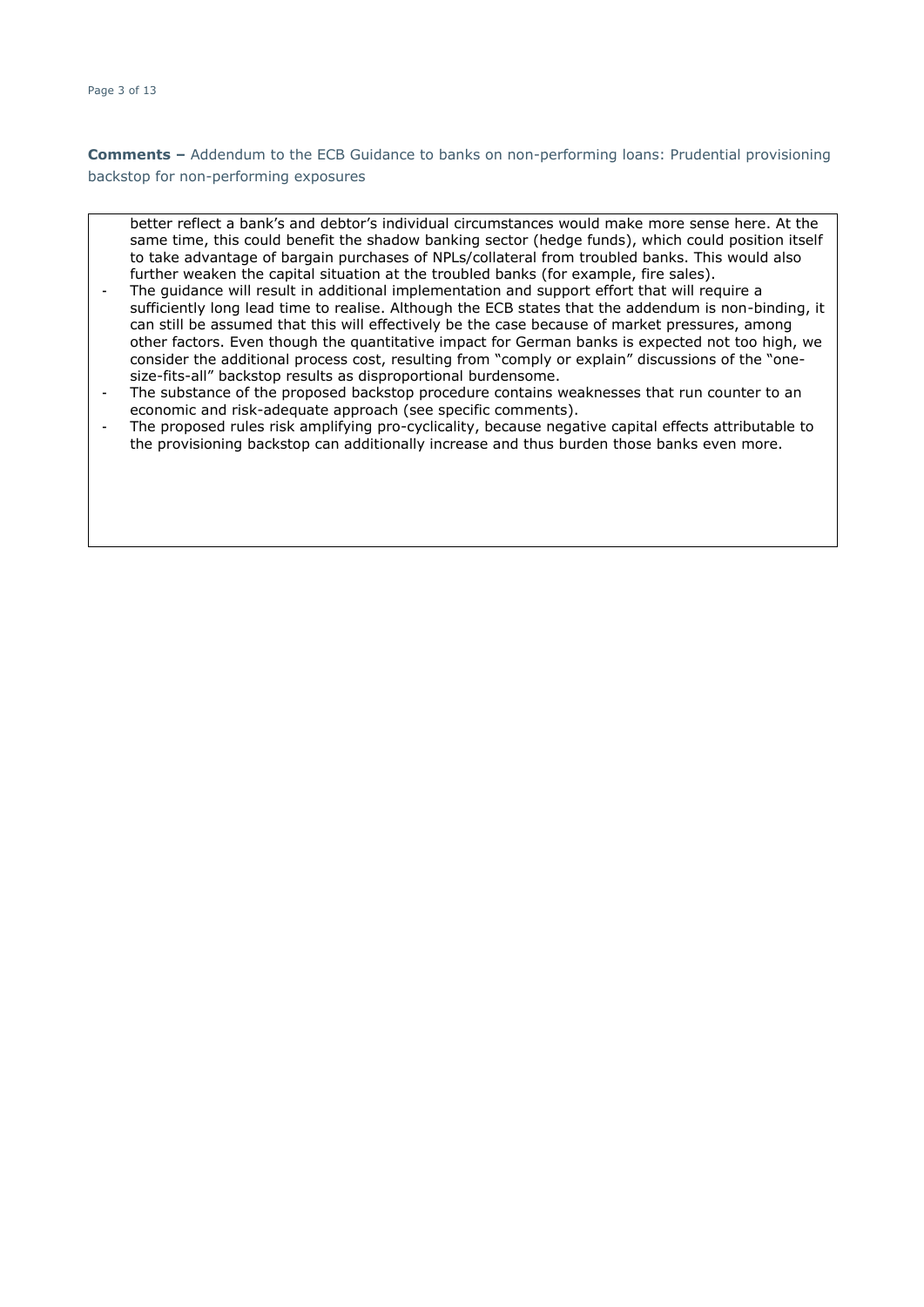| ID           | <b>Chapter</b>           | Paragraph | Page | Type of<br>comment | <b>Detailed comment</b>                                                                                                                                                                                                                                                                                                                                                                                                                                                                                                                                                                                                                                                                                                                                                                                                                                                                                                                                                                                                                                                                                                                                                                                                                                                                                                                                                                                                                                                                                                                            | Concise statement as to why your<br>comment should be taken on board                                                                                                                                                                                                                                                                                                                                                                                                                                                                                                                                                                                                                                                                                                                                                                                                                                               |
|--------------|--------------------------|-----------|------|--------------------|----------------------------------------------------------------------------------------------------------------------------------------------------------------------------------------------------------------------------------------------------------------------------------------------------------------------------------------------------------------------------------------------------------------------------------------------------------------------------------------------------------------------------------------------------------------------------------------------------------------------------------------------------------------------------------------------------------------------------------------------------------------------------------------------------------------------------------------------------------------------------------------------------------------------------------------------------------------------------------------------------------------------------------------------------------------------------------------------------------------------------------------------------------------------------------------------------------------------------------------------------------------------------------------------------------------------------------------------------------------------------------------------------------------------------------------------------------------------------------------------------------------------------------------------------|--------------------------------------------------------------------------------------------------------------------------------------------------------------------------------------------------------------------------------------------------------------------------------------------------------------------------------------------------------------------------------------------------------------------------------------------------------------------------------------------------------------------------------------------------------------------------------------------------------------------------------------------------------------------------------------------------------------------------------------------------------------------------------------------------------------------------------------------------------------------------------------------------------------------|
| $\mathbf{1}$ | $2 - General$<br>concept | 2.3       | 6    | Amendment          | Despite the statement that the addendum to the NPL guidance<br>does not intend to substitute or supersede any accounting<br>requirements (see page 2, last paragraph, of the addendum),<br>the requirements result in conflicts with International Financial<br>Reporting Standards. We wish to draw particular attention to<br>the trend towards extremely conservative (tending towards<br>worst case) provisioning, rather than based on individual<br>transactions (one-size-fits-all coverage depending on the<br>collateral):<br>Banks are hence encouraged "to close potential gaps relative<br>to the prudential minimum expectations by booking the<br>maximum level of provisions possible under the applicable<br>accounting standard. If the applicable accounting treatment<br>does not fulfil the prudential provisioning backstop, banks<br>should adjust their Common Equity Tier 1 capital on their<br>own initiative, applying Article 3 of the CRR on the application<br>of stricter requirements."<br>This wording raises the question of whether the accounting<br>treatment is not considered prudent if it is not sufficient to<br>satisfy the prudential provisioning backstop although all of<br>the IFRS requirements are met in full. We are of the opinion<br>that the accounting risk provisioning under IFRS 9 offers<br>sufficient coverage. This addition to accounting practice (in<br>particular the "linear path" that is under discussion for<br>building up the backstop) thus potentially conflicts with the | One-size-fits-all coverage without any<br>link to the collateral would increase the<br>pressure to realise the collateral. This<br>would remove the incentive for the<br>institutions to work their way through the<br>economic cycle so as to limit any losses<br>from realisation. We wish to point out in<br>this context that an additional prudential<br>provisioning backstop would result in the<br>need for additional explanation on the<br>capital markets. Alongside the prudential<br>and the accounting provisioning, it would<br>create a third figure that would, however,<br>only apply to a subset. In light of this, we<br>are opposed to the introduction of a<br>prudential provisioning backstop.<br>The prudential provisioning backstop can<br>limit the leeway for accounting<br>measurement in practice; there are<br>conflicts with applicable accounting<br>requirements in some cases. |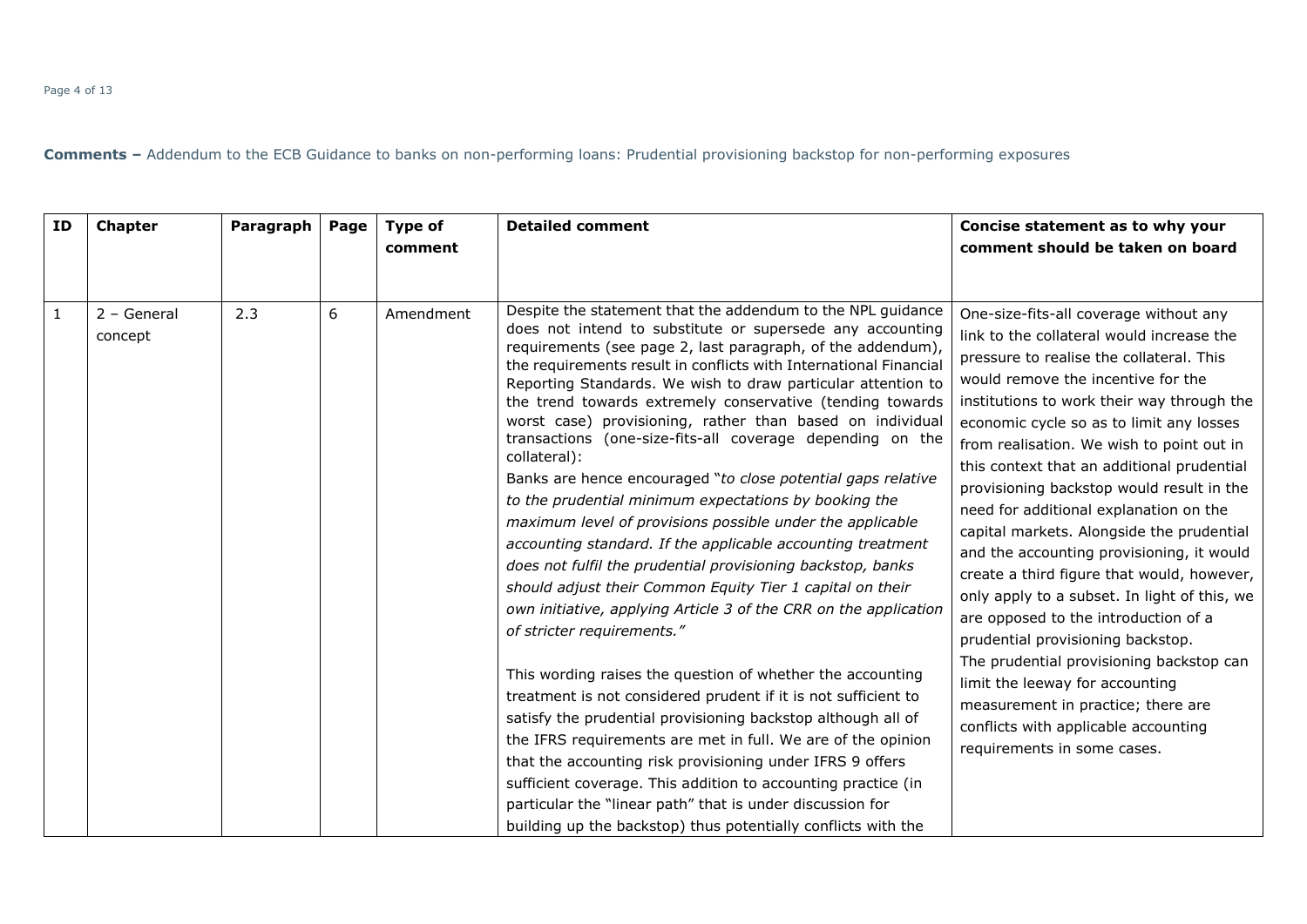| ΙD             | <b>Chapter</b>           | Paragraph | Page | Type of<br>comment | <b>Detailed comment</b>                                                                                                                                                                                                                                                                                                                              | Concise statement as to why your<br>comment should be taken on board |
|----------------|--------------------------|-----------|------|--------------------|------------------------------------------------------------------------------------------------------------------------------------------------------------------------------------------------------------------------------------------------------------------------------------------------------------------------------------------------------|----------------------------------------------------------------------|
|                |                          |           |      |                    | fundamental objectives of IFRSs, e.g. as regards the true and<br>fair view and neutrality, if regulatory motives are introduced<br>here.                                                                                                                                                                                                             |                                                                      |
|                |                          |           |      |                    | In particular the discussion with the auditor about the<br>appropriate level of provisioning will normally also be<br>sufficient as a supervisory expectation.                                                                                                                                                                                       |                                                                      |
| $\overline{2}$ | $2 - General$<br>concept | 2.3       | 6    | Clarification      | We presume that the capital deduction in accordance with<br>Article 3 of the CRR should be interpreted as an "other own<br>funds reduction" within the meaning of Article 159 of the<br>CRR, and that it should therefore be taken into consideration<br>in the comparison of provisioning. We are seeking<br>clarification in this respect.         |                                                                      |
| 3              | 2 - General<br>concept   | 2.3       | 5    | Clarification      | We presume that the "newly booked provisions" referred to<br>beneath Figure 1 on page 5 of the proposed addendum to the<br>guidance may be recognised immediately without them<br>having to meet the criteria set out in Article 26(2) of the<br>CRR. We are seeking clarification in this respect.                                                  |                                                                      |
| 4              | $2 - General$<br>concept | 2.3       | 5    | Clarification      | We are seeking clarification that "all accounting provisions"<br>mean all recognised risk provisions and valuation allowances,<br>for example the Stage 1 and 2 loss allowances to be<br>recognised in accordance with IFRSs in addition to specific<br>provisions or valuation allowances and general/global<br>provisions or valuation allowances. |                                                                      |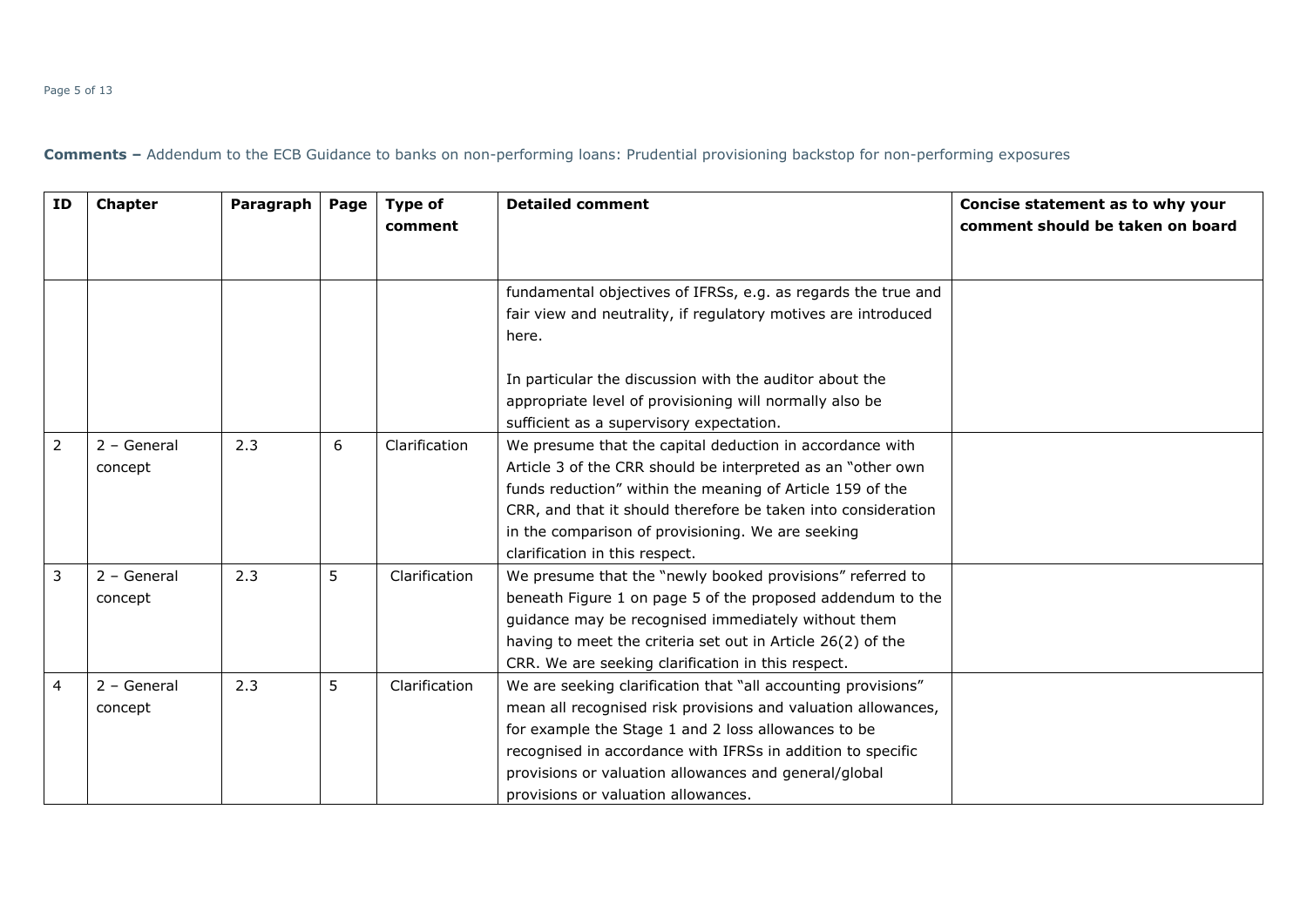#### Page 6 of 13

| <b>ID</b>      | <b>Chapter</b>                                 | Paragraph | Page           | <b>Type of</b><br>comment | <b>Detailed comment</b>                                                                                                                                                                                                                                                                                                                                                                         | Concise statement as to why your<br>comment should be taken on board                                                                                                                                                  |
|----------------|------------------------------------------------|-----------|----------------|---------------------------|-------------------------------------------------------------------------------------------------------------------------------------------------------------------------------------------------------------------------------------------------------------------------------------------------------------------------------------------------------------------------------------------------|-----------------------------------------------------------------------------------------------------------------------------------------------------------------------------------------------------------------------|
| 5              | $2 - General$<br>concept                       | 2.3       | 5              | Amendment                 | The own funds requirement for the credit risk of the relevant<br>NPL exposures should be included as a further<br>summand/element in the components for satisfying the<br>prudential provisioning backstop.                                                                                                                                                                                     | If the own funds requirement for NPL<br>exposures is not recognised, capital will<br>be double-counted because the capital<br>deduction (in accordance with Article 3 of<br>the CRR) would be calculated inclusive of |
|                |                                                |           |                |                           | The fundamental question also arises in this context of<br>whether the risk of a higher and additional loss from NPLs is<br>not already adequately taken into account in the Pillar 1<br>framework through the calculation of higher own funds<br>requirements for NPL exposures (e.g. in the SA in accordance<br>with Article 127 of the CRR with a risk weight of 150%).                      | own funds requirements that have<br>already been included, and thus too high.                                                                                                                                         |
| 6              | $2 - General$<br>concept                       | 2.3       | 6              | Clarification             | We are seeking clarification that the potential application of<br>the comply-or-explain principle can also apply to an<br>institution as a whole or at least to portfolios, such that an<br>institution or individual portfolios can be exempted overall if<br>the level of NPLs is low or if there is extensive, recoverable<br>collateral.                                                    |                                                                                                                                                                                                                       |
| $\overline{7}$ | 3 - Definitions<br>applied in this<br>addendum | 3.1       | $\overline{7}$ | Amendment                 | Recovery and a significant reduction in the risk of loss<br>happen in practice, especially when borrowers are being<br>restructured or reorganised. However, cases like this are still<br>classified as NPEs according to the EBA's definition. In light of<br>the provisioning backstop, however, such exposures should<br>continue to be disregarded and not result in capital<br>deductions. | If no exceptions to the formal<br>classification as NPEs according to the<br>EBA's ITS are provided, the result may<br>be unintended capital deductions for<br>cured exposures.                                       |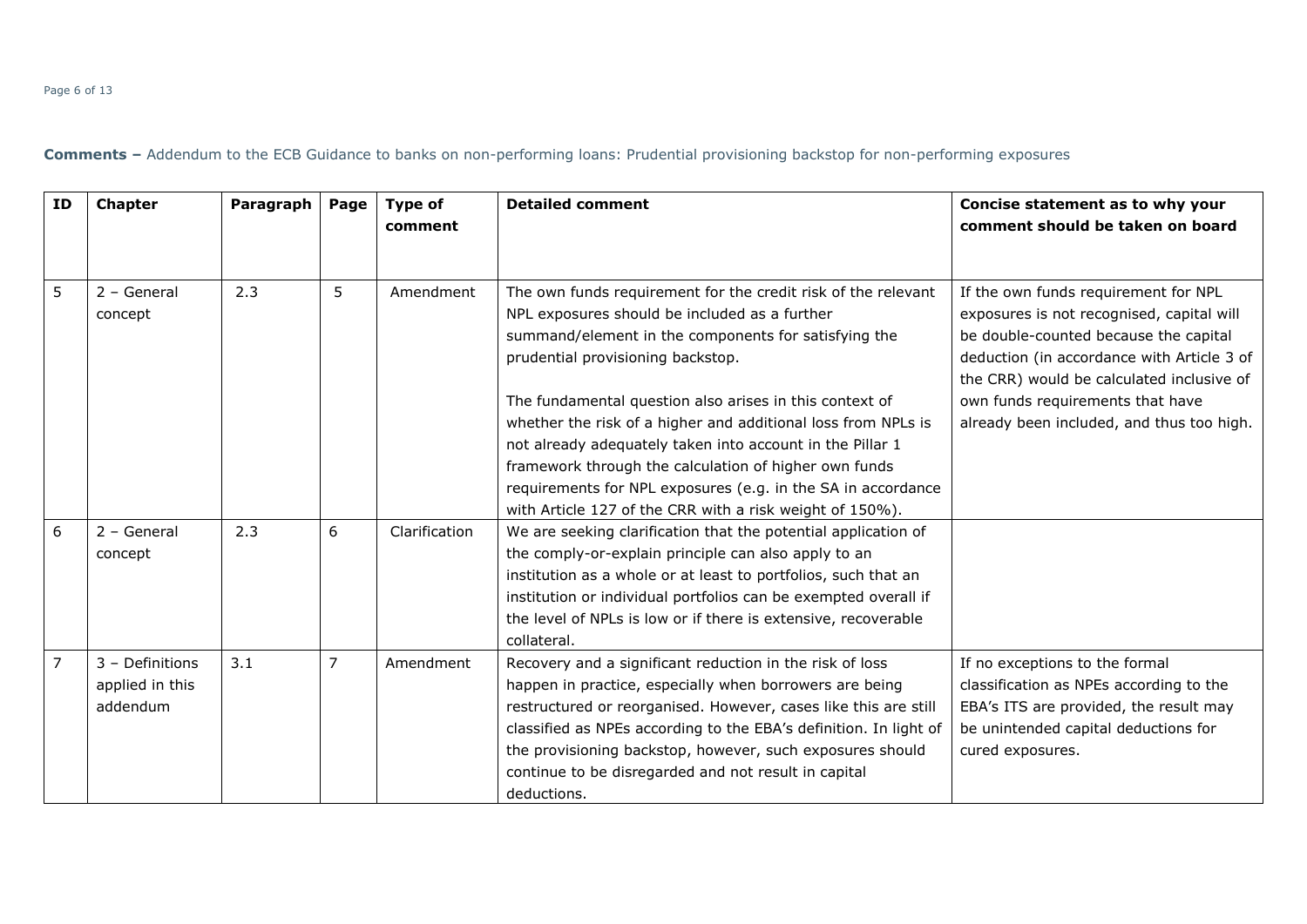#### Page 7 of 13

| <b>ID</b> | <b>Chapter</b>                                 | Paragraph | Page           | Type of<br>comment | <b>Detailed comment</b>                                                                                                                                                                                                                                                                                                                                                                                                                                                                                                                                                                                                                                                                                                                             | Concise statement as to why your<br>comment should be taken on board                                                                                                                                                                                                                                                               |
|-----------|------------------------------------------------|-----------|----------------|--------------------|-----------------------------------------------------------------------------------------------------------------------------------------------------------------------------------------------------------------------------------------------------------------------------------------------------------------------------------------------------------------------------------------------------------------------------------------------------------------------------------------------------------------------------------------------------------------------------------------------------------------------------------------------------------------------------------------------------------------------------------------------------|------------------------------------------------------------------------------------------------------------------------------------------------------------------------------------------------------------------------------------------------------------------------------------------------------------------------------------|
| 8         | 3 - Definitions<br>applied in this<br>addendum | 3.1       | $\overline{7}$ | Amendment          | Because the definition of NPEs according to the EBA's<br>Implementing Technical Standards (ITS) relates to<br>borrowers, it may happen that "healthy" senior exposures are<br>classified as NPEs especially in the case of tranched or<br>tranched cover transactions. Corresponding exposures that<br>are "protected" by subordination or downstream tranches,<br>but that are formally classified as NPE positions, should<br>therefore be excluded from the scope of the backstop.                                                                                                                                                                                                                                                               | If no exceptions to the formal<br>classification as NPEs according to the<br>EBA's ITS are provided, the result may<br>be unintended capital deductions for<br>cured exposures.                                                                                                                                                    |
| 9         | 3 - Definitions<br>applied in this<br>addendum | 3.2       | $\overline{7}$ | Amendment          | The proposed addendum to the NPL guidance effectively<br>invalidates established concepts that have been accepted by<br>the supervisors (loss given default, expected loss, excess<br>amount/shortfall calculation in accordance with Articles 158-<br>159 of the CRR). The restriction to collateral defined by the<br>CRR conceals the fact that there is economically recoverable<br>collateral for which a LGD history or appraised mortgage<br>lending values can be demonstrated. The recognition of<br>collateral should therefore not be restricted to the collateral<br>recognised by the CRR, but $-$ in line with the use test<br>principle - should follow the economically recoverable<br>collateral actually used in risk management. | Restricting the recognition of collateral<br>results in the inappropriate calculation of<br>the backstop provisioning requirement<br>and significantly exaggerates the actual<br>risk provisioning requirement. It runs<br>counter to the principle of substance over<br>form and thus leads to unjustified capital<br>deductions. |
| 10        | 3 - Definitions<br>applied in this<br>addendum | 3.2       | 7              | Clarification      | Page 6 of the proposed addendum to the NPL guidance<br>explicitly allows the option to deviate from the backstops on<br>a comply-or-explain basis. To enhance the certainty of<br>application at the institutions, we are calling for examples of                                                                                                                                                                                                                                                                                                                                                                                                                                                                                                   | Clarification using examples is necessary<br>to ensure uniform administrative and<br>audit practice.                                                                                                                                                                                                                               |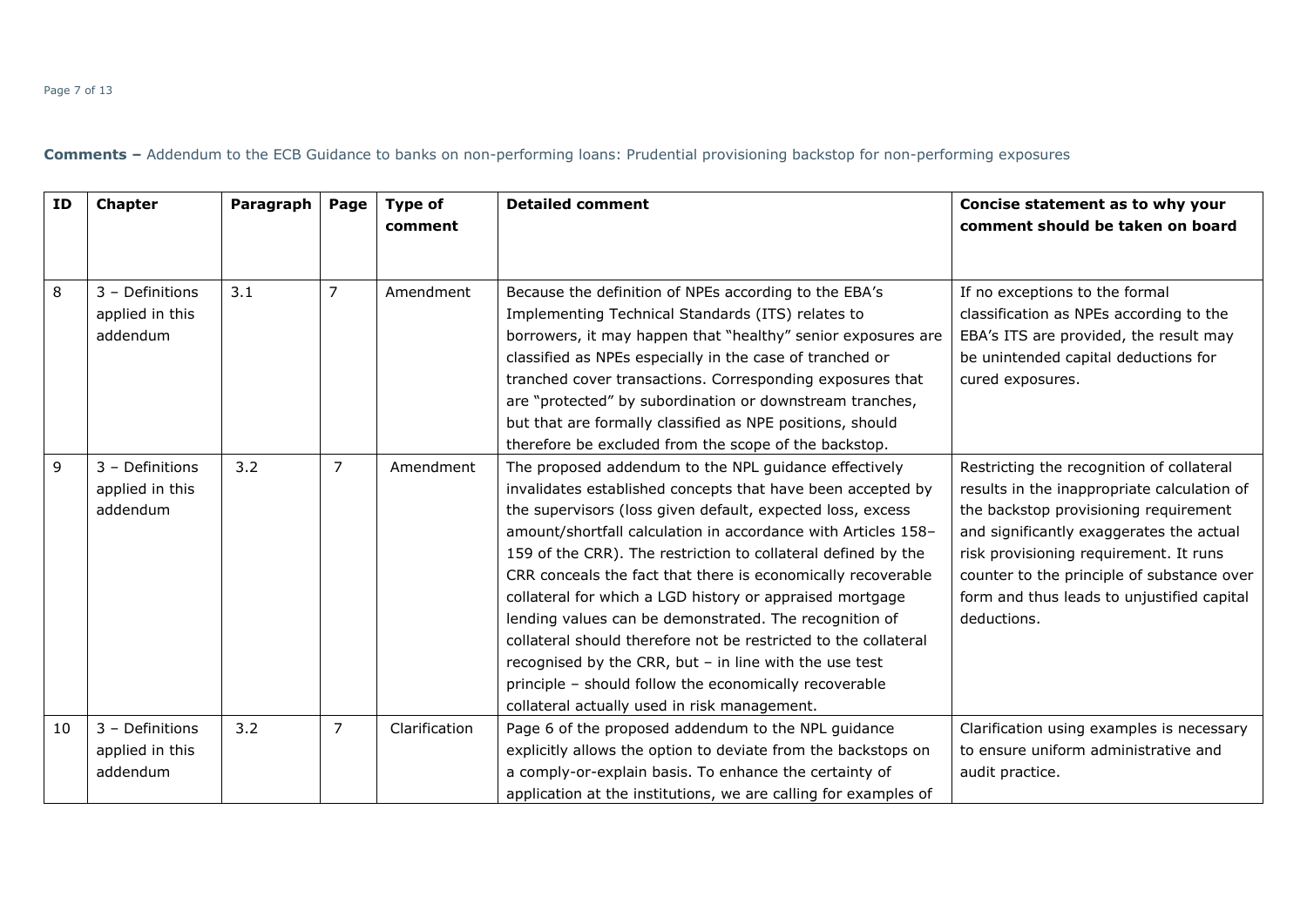#### Page 8 of 13

| <b>ID</b> | <b>Chapter</b>                                 | Paragraph | Page | <b>Type of</b><br>comment | <b>Detailed comment</b>                                                                                                                                                                                                                                                                                                                                                              | Concise statement as to why your<br>comment should be taken on board                                                                                                                                                                                                                                      |
|-----------|------------------------------------------------|-----------|------|---------------------------|--------------------------------------------------------------------------------------------------------------------------------------------------------------------------------------------------------------------------------------------------------------------------------------------------------------------------------------------------------------------------------------|-----------------------------------------------------------------------------------------------------------------------------------------------------------------------------------------------------------------------------------------------------------------------------------------------------------|
|           |                                                |           |      |                           | stable value collateral or exemptions to be included. The<br>following would be of particular interest, among others:<br>loans backed by federal/state guarantees, ECA-<br>$\bullet$<br>backed loans<br>other loans secured by an e.g. investment grade<br>guarantor.                                                                                                                |                                                                                                                                                                                                                                                                                                           |
|           |                                                |           |      |                           | We are also seeking clarification with regard to the treatment<br>of this or other stable value collateral. However, we wish to<br>point out that any examples of deviations from the backstops<br>that are given should not be understood as an exhaustive<br>list.                                                                                                                 |                                                                                                                                                                                                                                                                                                           |
| 11        | 3 - Definitions<br>applied in this<br>addendum | 3.2       | 7    | Amendment                 | The requirements for recognising collateral for the purposes<br>of determining the need for the prudential provisioning<br>backstop for NPLs are too rigid. Physical collateral that is not<br>immovable property collateral or leasing object should also<br>be allowed if the collateral valuations are conservative and<br>are regularly validated.                               | The collateral eligibility requirements<br>disadvantage credit institutions that have<br>only implemented the credit risk<br>standardised approach and hence do not<br>satisfy the IRB criteria for recognition of<br>credit risk mitigation under the CRR.<br>They also disadvantage credit institutions |
|           |                                                |           |      |                           | The ECB should clarify that - at least in the EEA countries -<br>the conditions of Article 199 (6)(a) and b) of the CRR with<br>regard to criteria for liquid markets and well-established,<br>publicly available market prices are deemed to be satisfied<br>for various types of physical collateral such as motor<br>vehicles, ships or aircraft. This would be important in this | at which collateral other than real estate<br>and financial collateral plays a major<br>role.                                                                                                                                                                                                             |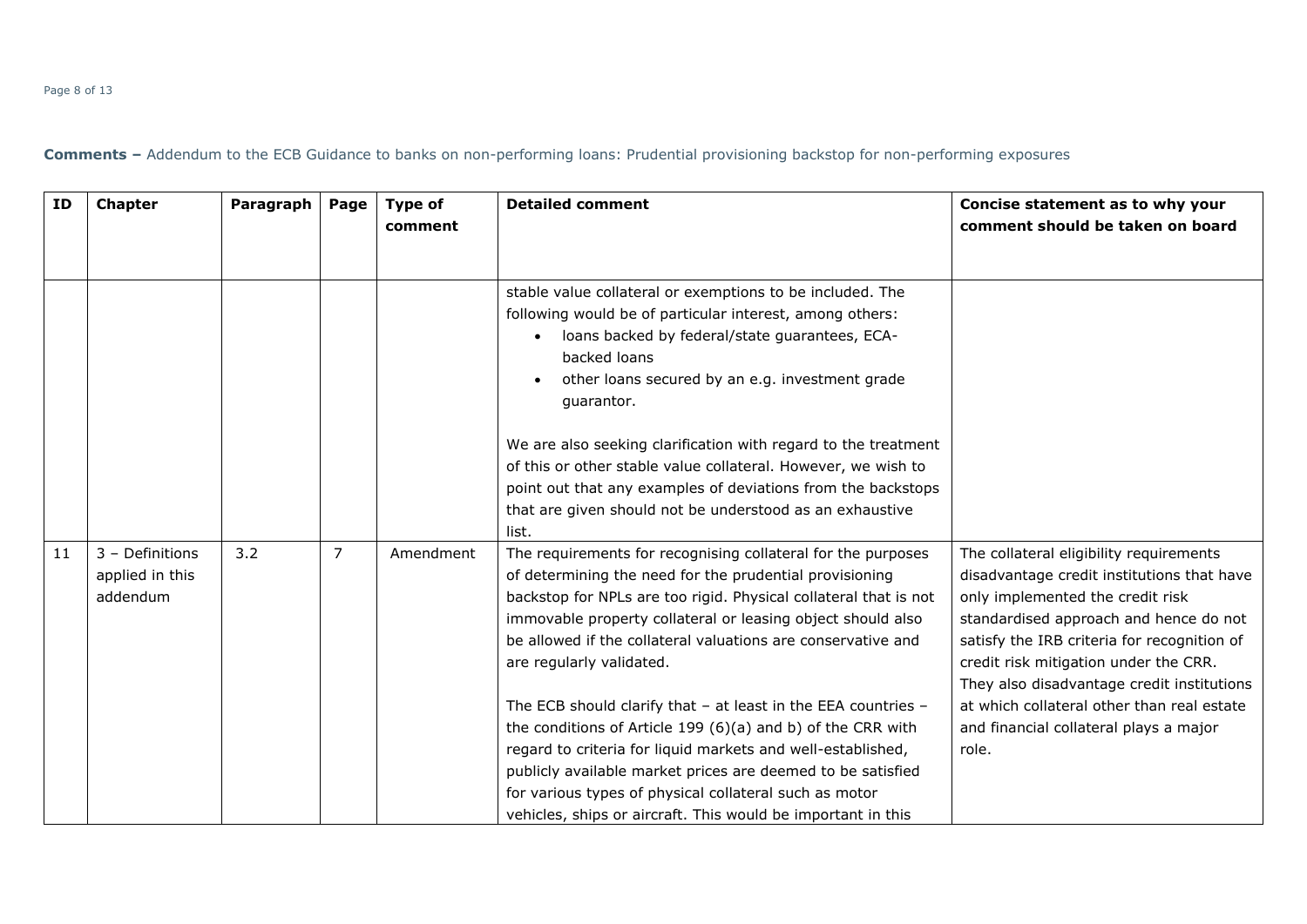| ΙD | <b>Chapter</b>                            | Paragraph | Page | <b>Type of</b><br>comment | <b>Detailed comment</b>                                                                                                                                                                                                                                                                                                                                                                                                                                                                                                                                                                                                                                                                                                                                                                                                                            | Concise statement as to why your<br>comment should be taken on board               |
|----|-------------------------------------------|-----------|------|---------------------------|----------------------------------------------------------------------------------------------------------------------------------------------------------------------------------------------------------------------------------------------------------------------------------------------------------------------------------------------------------------------------------------------------------------------------------------------------------------------------------------------------------------------------------------------------------------------------------------------------------------------------------------------------------------------------------------------------------------------------------------------------------------------------------------------------------------------------------------------------|------------------------------------------------------------------------------------|
|    |                                           |           |      |                           | respect because the EBA has decided not to disclose a list of<br>types of physical collateral in accordance with Article 199(8)<br>of the CRR for which institutions can assume that the<br>conditions referred to in Article $199(6)(a)$ and (b) of the CRR<br>are met. Corresponding clarification is urgently required in<br>order to give the institutions - and in particular SA<br>institutions - the necessary legal certainty for calculating the<br>prudential backstop provisions. This applies in particular in<br>the event that the ECB sticks to its view that - regardless of<br>the CRR credit risk approach applied - only physical collateral<br>that satisfies the IRB requirements in the CRR for eligibility of<br>credit risk mitigation may be used for the purpose of<br>calculating the prudential provisioning backstop. |                                                                                    |
| 12 | 4. Prudential<br>provisioning<br>backstop | 4.1       | 11   | Amendment                 | In the case of unsecured positions, the capital deduction<br>takes full effect from year 2 of the default and encourages<br>the faster reduction of the NPL exposure. As a rule, however,<br>this is not sufficient to restructure an NPL, especially a<br>corporate loan, und creates incentives to outsource problem<br>loans, e.g. to unregulated funds.<br>We therefore suggest reviewing the arbitrary two-year period<br>for unsecured positions. A distinction by client classes should<br>also be made. Alternatively, the comply-or-explain approach<br>should be clarified, i.e. corresponding aspects to justify<br>deviations from the one-size-fits all approach should be<br>specified.                                                                                                                                              | The undifferentiated two-year vintage for<br>all unsecured NPE is too restrictive. |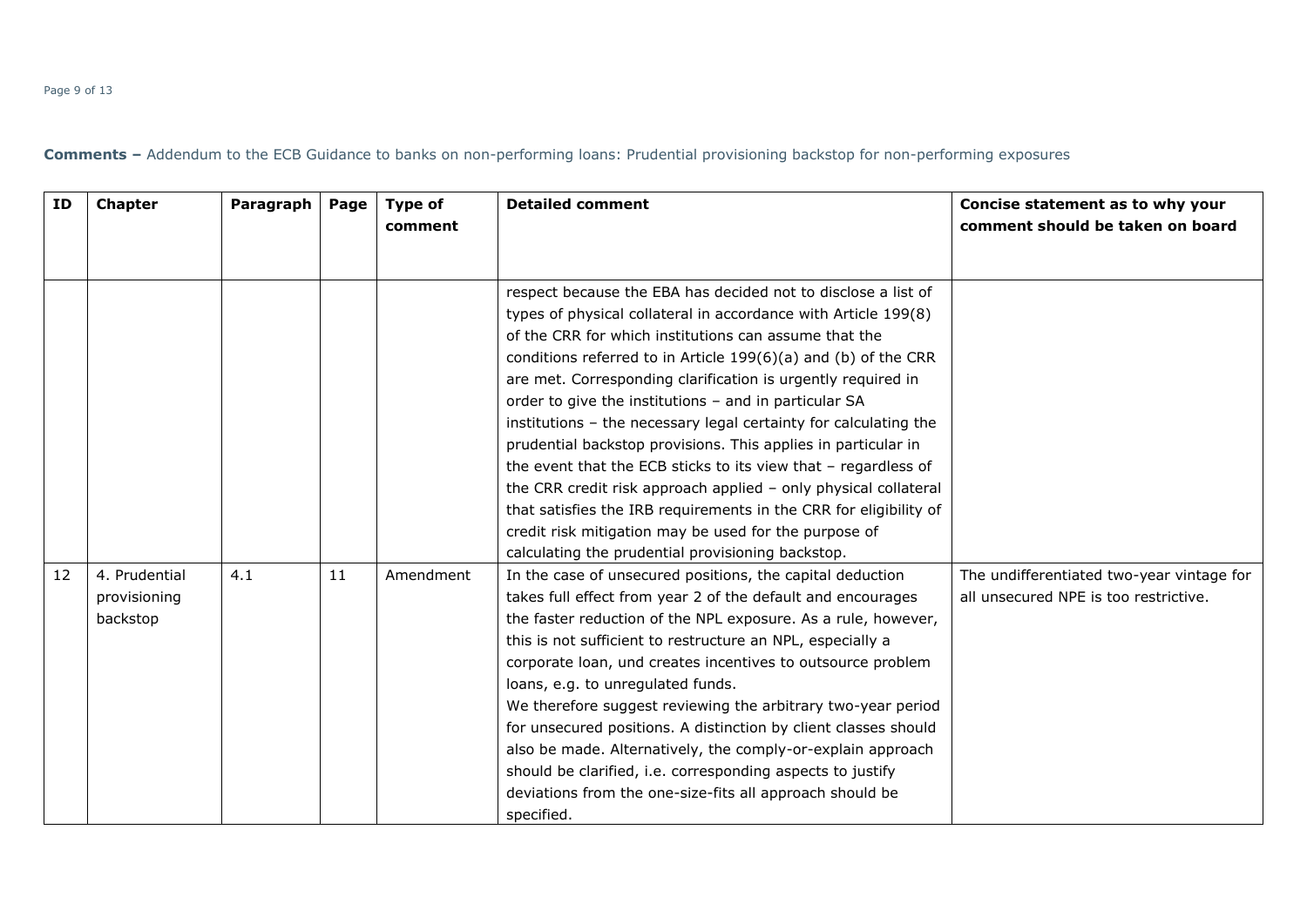#### Page 10 of 13

| ID | <b>Chapter</b>                             | Paragraph | Page | Type of<br>comment | <b>Detailed comment</b>                                                                                                                                                                                                                                                                                                                                                                                                                                                                                                                                                                                                                                                                                                                                                                                                                                                                                                                                                                                                                                                                                                                                                                                                                                                      | Concise statement as to why your<br>comment should be taken on board                                                                                                                                                                                                                                                                                                                                                                                                                             |
|----|--------------------------------------------|-----------|------|--------------------|------------------------------------------------------------------------------------------------------------------------------------------------------------------------------------------------------------------------------------------------------------------------------------------------------------------------------------------------------------------------------------------------------------------------------------------------------------------------------------------------------------------------------------------------------------------------------------------------------------------------------------------------------------------------------------------------------------------------------------------------------------------------------------------------------------------------------------------------------------------------------------------------------------------------------------------------------------------------------------------------------------------------------------------------------------------------------------------------------------------------------------------------------------------------------------------------------------------------------------------------------------------------------|--------------------------------------------------------------------------------------------------------------------------------------------------------------------------------------------------------------------------------------------------------------------------------------------------------------------------------------------------------------------------------------------------------------------------------------------------------------------------------------------------|
| 13 | 4 - Prudential<br>provisioning<br>backstop | 4.2       | 12   | Amendment          | Because realising collateral mostly takes quite some time, the<br>banks would already have to "set aside" 1/7 in the first year<br>for almost all secured loan components, which conflicts with<br>the IFRS accounting rules. We think that a lower collateral<br>valuation and thus higher risk provisioning is not justified<br>because normal realisation periods are involved here. If a<br>gradual increase of the provision is deemed to be necessary,<br>we believe it would be appropriate to take account of a<br>normal realisation period and only to start building up the<br>backstop after that period.<br>Practical experience shows that a period of seven years is too<br>short to build up a 100% backstop, for example in the case<br>of public guarantees realisation can only start once the<br>insolvency proceedings have been completed.<br>The objective to avoid a wait-and-see-approach in the<br>provisioning practice is understandable. But this aim will not<br>be reached by the linear provisioning approach. Regarding<br>the principle of proportionality a "suitable gradual<br>provisioning" would be preferable, because it is targeted in<br>the same way and in addition is stronger reflecting the<br>individual risk case-by-case. | It is not possible to state on the basis of<br>a merely one-year realisation period<br>whether the collateral has lost value or<br>whether a wait-and-see approach (to be<br>penalised) is necessary. The one-size-<br>fits-all treatment of secured positions<br>over a seven-year period also runs<br>counter to practical and business<br>experience. Ultimately, it can lead to<br>excessively restrictive capital deductions<br>and also punishes banks with appropriate<br>NPL management. |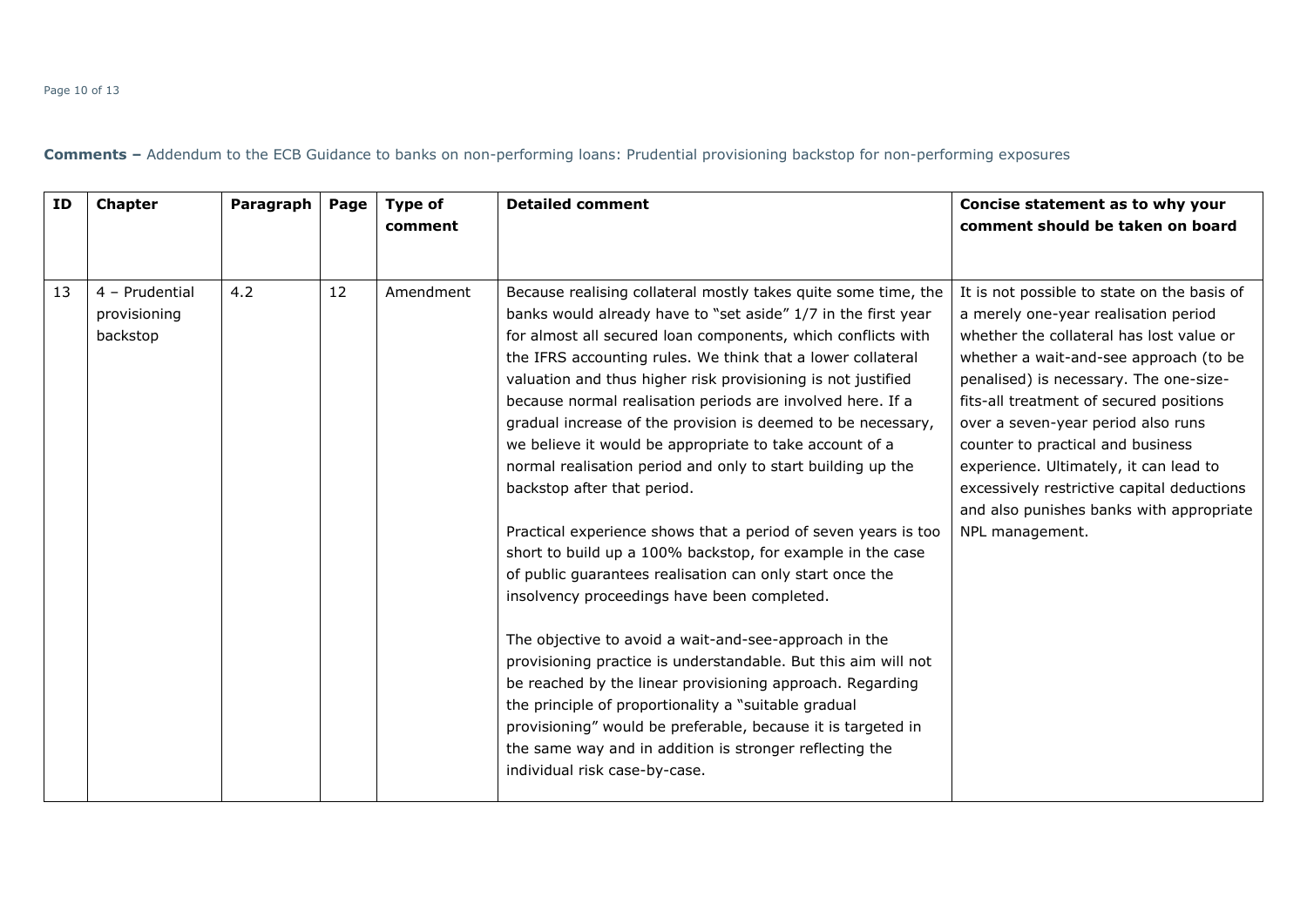#### Page 11 of 13

| ID | <b>Chapter</b>                             | Paragraph | Page | Type of<br>comment | <b>Detailed comment</b>                                                                                                                                                                                                                                                                                                                                                                                                                                                                                                                                                                                                                                                                                                                                                                                                    | Concise statement as to why your<br>comment should be taken on board                                                                                                             |
|----|--------------------------------------------|-----------|------|--------------------|----------------------------------------------------------------------------------------------------------------------------------------------------------------------------------------------------------------------------------------------------------------------------------------------------------------------------------------------------------------------------------------------------------------------------------------------------------------------------------------------------------------------------------------------------------------------------------------------------------------------------------------------------------------------------------------------------------------------------------------------------------------------------------------------------------------------------|----------------------------------------------------------------------------------------------------------------------------------------------------------------------------------|
|    |                                            |           |      |                    | Regardless of the reservations about the approach in general,<br>we wish to note that the sort of progressive approach that is<br>currently being offered up for discussion as an alternative by<br>the European Commission is more likely to fit with the<br>intention of penalising wait-and-see approaches. In this case<br>too, however, we think that spreading over a longer period is<br>appropriate, and that 100% backstops will then only be<br>applied in the most problematic cases.<br>As also suggested by the Commission, a haircut approach to<br>measuring collateral if it has to be realised should be<br>considered as an alternative to the (linear) write-down of all<br>secured NPLs over a vintage of seven or more years. Because<br>of its more economically driven basis and the differentiated |                                                                                                                                                                                  |
|    |                                            |           |      |                    | consideration of the type of collateral, this methodology is<br>definitely preferable to a one-size-fits-all approach.                                                                                                                                                                                                                                                                                                                                                                                                                                                                                                                                                                                                                                                                                                     |                                                                                                                                                                                  |
| 14 | 4 - Prudential<br>provisioning<br>backstop | 4.2       | 12   | Amendment          | The application of the vintage is too undifferentiated. For<br>example, progress in NPL work-outs should be taken into<br>consideration, and rewarded in the calculation of the vintages<br>through resets or prolongation. Examples of eligible progress<br>could be certain milestones in the recovery and resolution of<br>NPLs, such as (partial) realisation of collateral, cash<br>recoveries or restructurings.                                                                                                                                                                                                                                                                                                                                                                                                     | Only the wait-and-see approach should<br>be penalised. A strict NPL process also<br>takes some time and should not lead to<br>penalties in the shape of supervisory<br>measures. |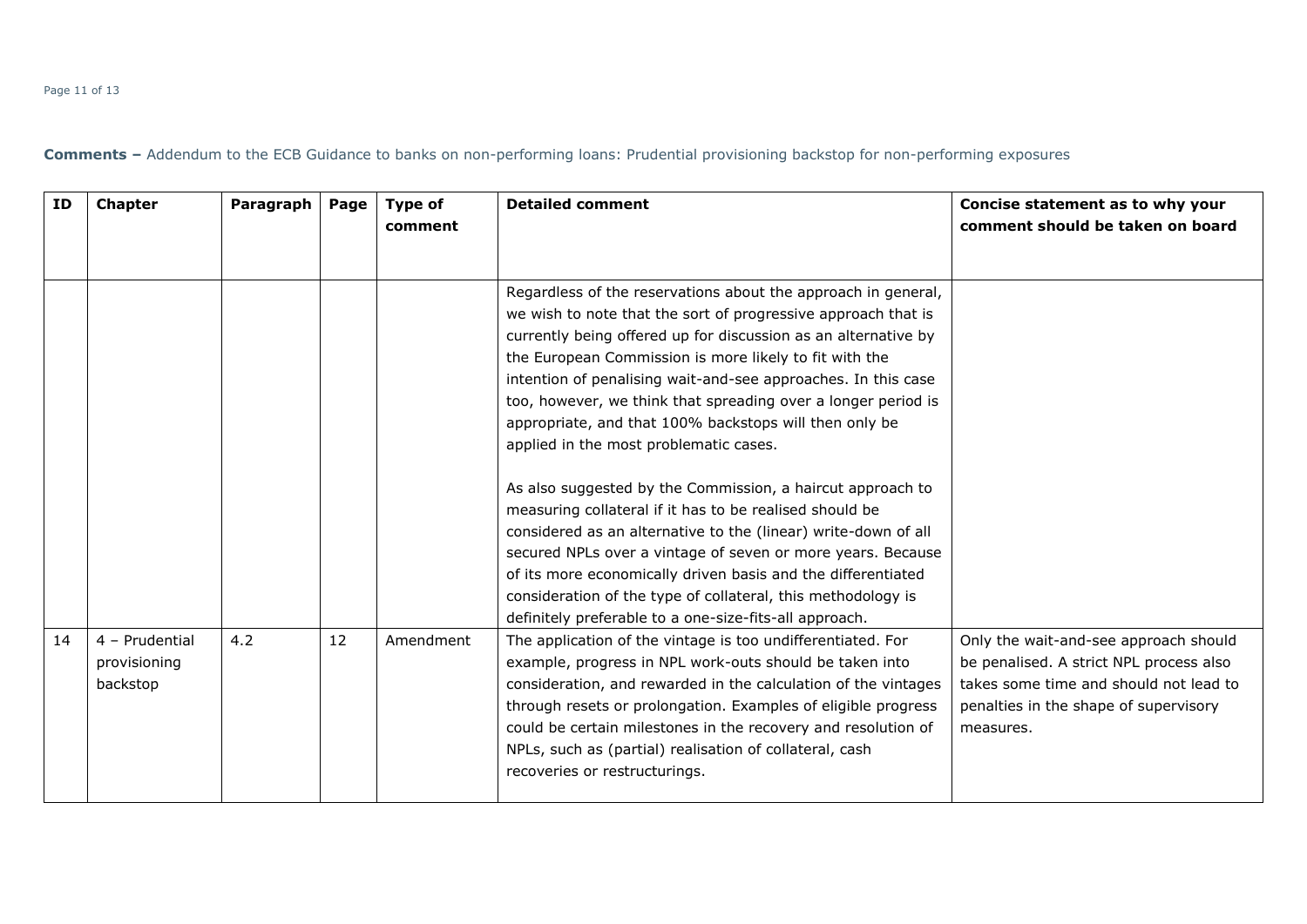#### Page 12 of 13

| ID | <b>Chapter</b>                                                     | Paragraph | Page | <b>Type of</b><br>comment | <b>Detailed comment</b>                                                                                                                                                                                                                                                                                                                                                                                                                                                                                                                                                        | Concise statement as to why your<br>comment should be taken on board                                                                          |
|----|--------------------------------------------------------------------|-----------|------|---------------------------|--------------------------------------------------------------------------------------------------------------------------------------------------------------------------------------------------------------------------------------------------------------------------------------------------------------------------------------------------------------------------------------------------------------------------------------------------------------------------------------------------------------------------------------------------------------------------------|-----------------------------------------------------------------------------------------------------------------------------------------------|
|    |                                                                    |           |      |                           | We appreciate that there are banks in Europe with very high<br>NPL levels and that are presumably the primary addressees<br>of the ECB's requirements. As already described, however,<br>those requirements also impact banks with low levels of NPLs<br>that have done their homework. To exclude these banks, we<br>urge introducing input filters/criteria so that the ECB's<br>requirements only kick in when they are reached or<br>exceeded.                                                                                                                             |                                                                                                                                               |
|    |                                                                    |           |      |                           | An example of such a criterion could be when a bank<br>repeatedly exceeds a specified average NPL ratio. This would<br>also ensure that banks with high levels of NPLs - for which<br>the ECB's proposed addendum to the NPL guidance are<br>evidently solely designed - would have to apply the proposed<br>addendum, while banks with low levels of NPLs would not,<br>thereby reducing at least their process-related effort.                                                                                                                                               |                                                                                                                                               |
| 15 | $5 - Related$<br>supervisory<br>reporting and<br>public disclosure | 5         | 13   | Amendment                 | With regard to the proposed templates to be submitted to the<br>ECB, we wish to note that a sufficiently long lead time will be<br>needed for the IT implementation. A corresponding reporting<br>obligation should not therefore take effect before 2019. This<br>would also allow the coordinated implementation of the<br>extended disclosure requirements expected by the ECB,<br>which are supposed to be implemented by the end of 2018<br>and disclosed for the first time in 2019 in the 2018 disclosure<br>report. Moreover, the templates already to be submitted in | A lack of transition periods leads to<br>disproportionately high implementation<br>effort and expense in light of the<br>achievable benefits. |